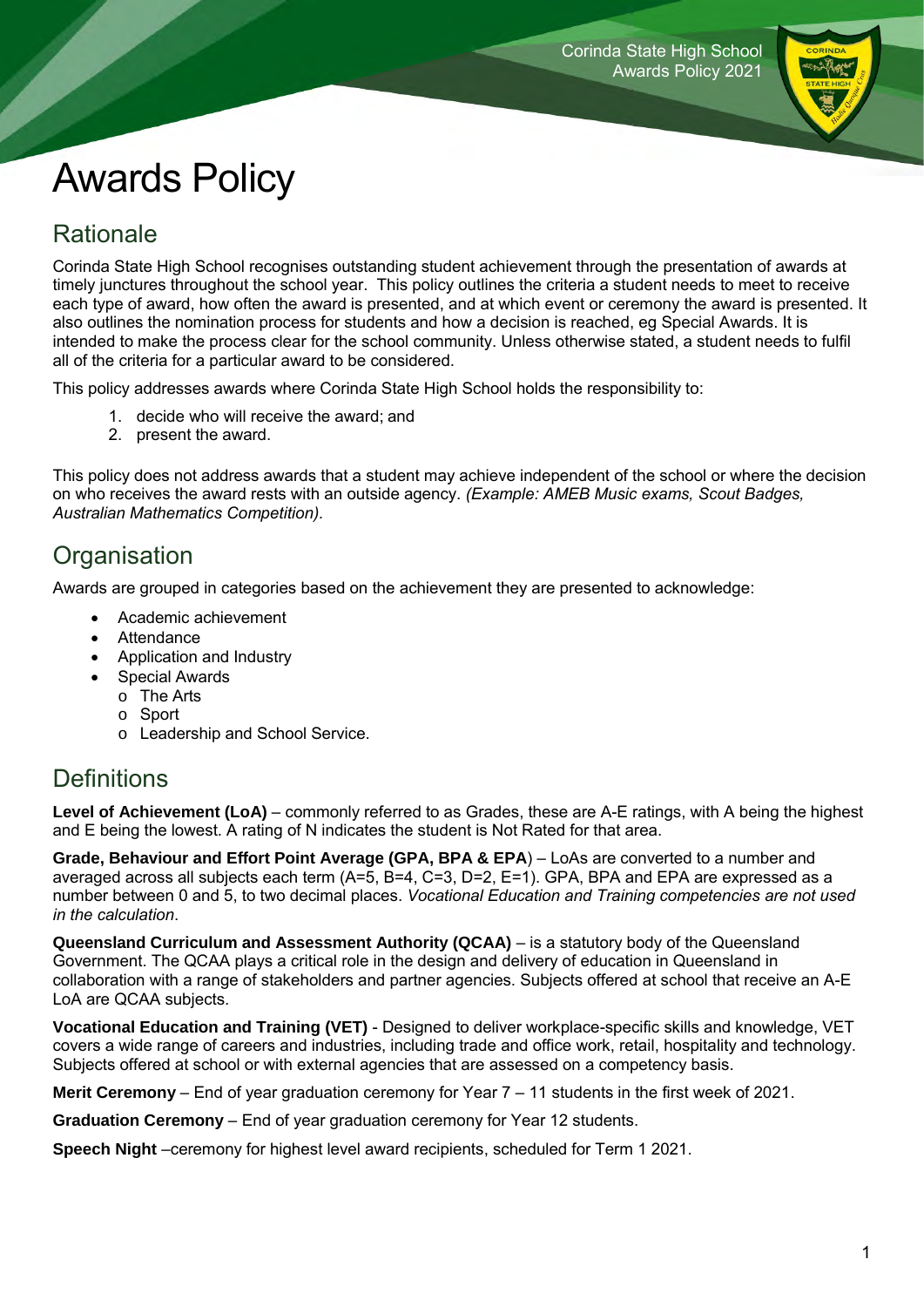

## Academic Awards

Academic awards are presented to students based on their academic performance in subjects offered at Corinda State High School.

### *Dux of the School*

| <b>CRITERIA</b>                                                 | <b>NOMINATION</b> | <b>DECISION</b> | <b>PRESENTED AT</b> |
|-----------------------------------------------------------------|-------------------|-----------------|---------------------|
| • Awarded to the Year 12 student with the highest ATAR achieved | No – based on     | Automatic –     | Awards night        |
| reported to the school. Awarded after graduation.               | ATAR              | based on ATAR   | following year      |

### *Junior Secondary Dux*

| <b>CRITERIA</b>                                                                                                                                                                                                                                                                                                                                                                                     | <b>NOMINATION</b>                 | <b>DECISION</b>                           | <b>PRESENTED AT</b>            |
|-----------------------------------------------------------------------------------------------------------------------------------------------------------------------------------------------------------------------------------------------------------------------------------------------------------------------------------------------------------------------------------------------------|-----------------------------------|-------------------------------------------|--------------------------------|
| • Awarded to a Year 9 student<br>• Highest average GPA across years 7, 8, and Year 9<br>• All subjects studied are in the calculation<br>• No N ratings for achievement<br>• Instrumental Music is extra-curricular and not included in the<br>calculation; Students enrolled in programs of excellence and on<br>ICPs will have their score calculated differently for their<br>associated course. | $No - based on$<br>reporting data | Automatic -<br>based on<br>reporting data | Awards night<br>following year |

### *Academic Excellence Award (Platinum Award) - years 7 to 11*

| <b>CRITERIA</b>                                                                                                                                                                                                            | <b>NOMINATION</b>                 | <b>DECISION</b>                           | <b>PRESENTED AT</b>            |
|----------------------------------------------------------------------------------------------------------------------------------------------------------------------------------------------------------------------------|-----------------------------------|-------------------------------------------|--------------------------------|
| • Average GPA across Terms 1, 2, 3 and 4 is 5.0<br>• EPA and BPA across Terms 1, 2, 3 and 4 is 4.5 or higher<br>• No N ratings for achievement<br>• Year 11: At least 4 QCAA subjects must be studied with A-E<br>awarded. | $No - based on$<br>reporting data | Automatic -<br>based on<br>reporting data | Awards night<br>following year |

#### *Academic High Distinction (Gold Award) - years 7 to 11*

| <b>CRITERIA</b>                                                                                                                                                                                                                       | <b>NOMINATION</b>               | <b>DECISION</b>                             | <b>PRESENTED AT</b>            |
|---------------------------------------------------------------------------------------------------------------------------------------------------------------------------------------------------------------------------------------|---------------------------------|---------------------------------------------|--------------------------------|
| • Average GPA across Terms 1, 2, 3 and 4 is 4.66 or higher<br>• EPA and BPA across Terms 1, 2, 3 and 4 is 4.5 or higher<br>• No N ratings for achievement<br>• Year 11: At least 4 QCAA subjects must be studied with A-E<br>awarded. | No – based on<br>reporting data | Automatic $-$<br>based on<br>reporting data | Awards night<br>following year |

#### *Academic Distinction (Silver Award) - years 7 to 11*

| <b>CRITERIA</b>                                                                                                                                                                                                                       | <b>NOMINATION</b>                  | <b>DECISION</b>                            | <b>PRESENTED AT</b>            |
|---------------------------------------------------------------------------------------------------------------------------------------------------------------------------------------------------------------------------------------|------------------------------------|--------------------------------------------|--------------------------------|
| • Average GPA across Terms 1, 2, 3 and 4 is 4.33 or higher<br>• EPA and BPA across Terms 1, 2, 3 and 4 is 4.5 or higher<br>• No N ratings for achievement<br>• Year 11: At least 4 QCAA subjects must be studied with A-E<br>awarded. | $No - based on$<br>reporting data. | Automatic -<br>based on<br>reporting data. | Awards night<br>following year |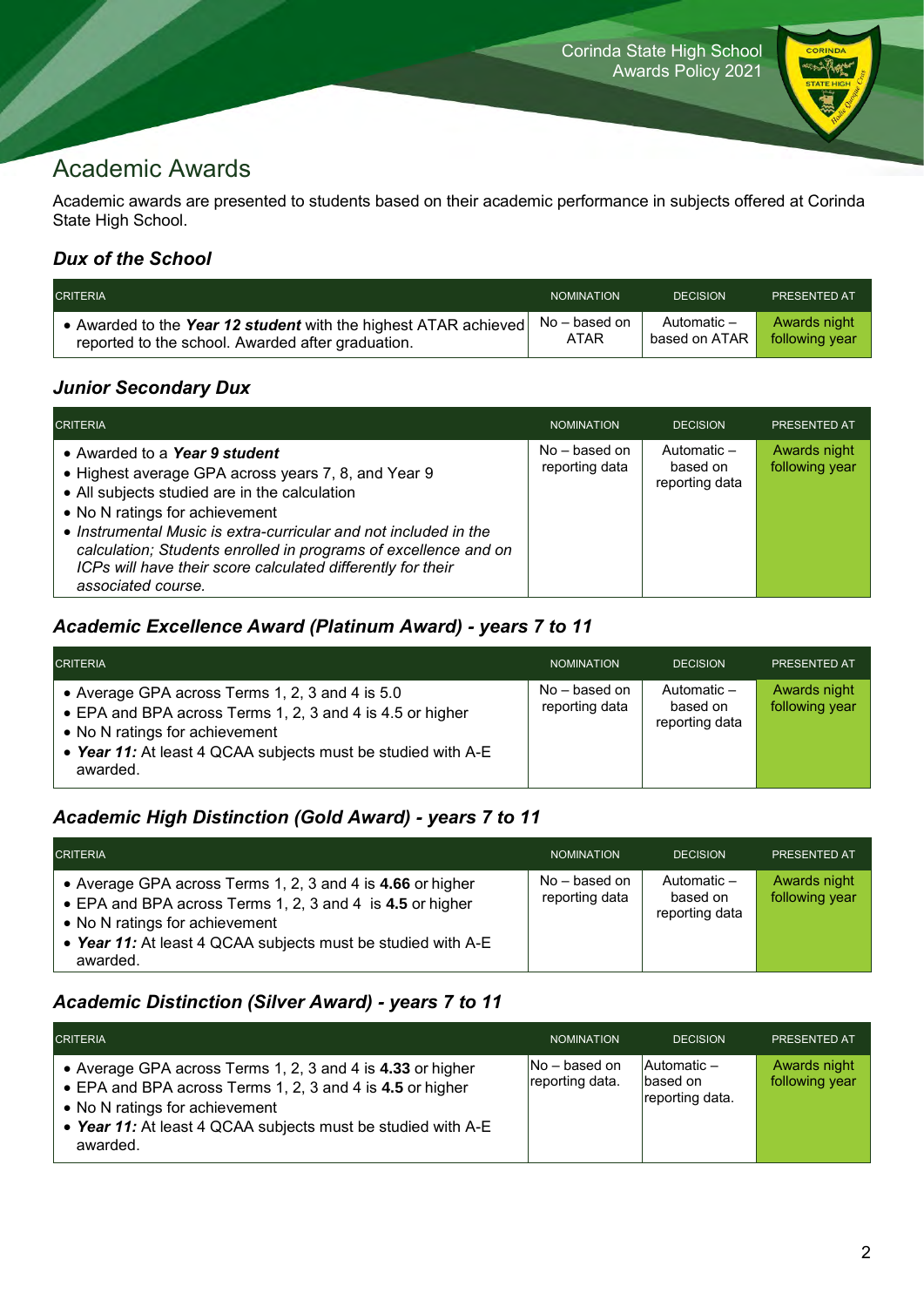

### *Top of Subject Award – year 12*

| <b>CRITERIA</b>                                                                                | <b>NOMINATION</b> | <b>DECISION</b>                              | <b>PRESENTED AT</b>            |
|------------------------------------------------------------------------------------------------|-------------------|----------------------------------------------|--------------------------------|
| • The highest grade achieved in the subject – General and Applied $ No - based$ on<br>subjects | IQCAA data.       | <b>Automatic</b> –<br>based on QCAA<br>Idata | Awards night<br>following year |

### *Academic Honours Award – year 12*

| <b>CRITERIA</b>                                                                                                                                   | <b>NOMINATION</b>              | <b>DECISION</b>                             | <b>PRESENTED AT</b>            |
|---------------------------------------------------------------------------------------------------------------------------------------------------|--------------------------------|---------------------------------------------|--------------------------------|
| • Academic Honours Award: 100% in General subjects<br>• EPA and BPA across Terms 1, 2, 3 and 4 is 4.5 or higher<br>• No N ratings for achievement | $No - based on$<br>IQCAA data. | Automatic -<br>Ibased on<br>reporting data. | Awards night<br>following year |

### *Scholars Award – year 12*

| <b>CRITERIA</b>                                                                                                                                                                                                    | <b>NOMINATION</b>              | <b>DECISION</b>                           | <b>PRESENTED AT</b>            |
|--------------------------------------------------------------------------------------------------------------------------------------------------------------------------------------------------------------------|--------------------------------|-------------------------------------------|--------------------------------|
| • Scholars Award: 90 ATAR and above in subjects achieve a<br>certificate<br>• 95 ATAR and above achieve a medallion<br>• EPA and BPA across Terms 1, 2, 3 and 4 is 4.5 or higher<br>• No N ratings for achievement | $No - based on$<br>IQCAA data. | Automatic-<br>based on<br>reporting data. | Awards night<br>following year |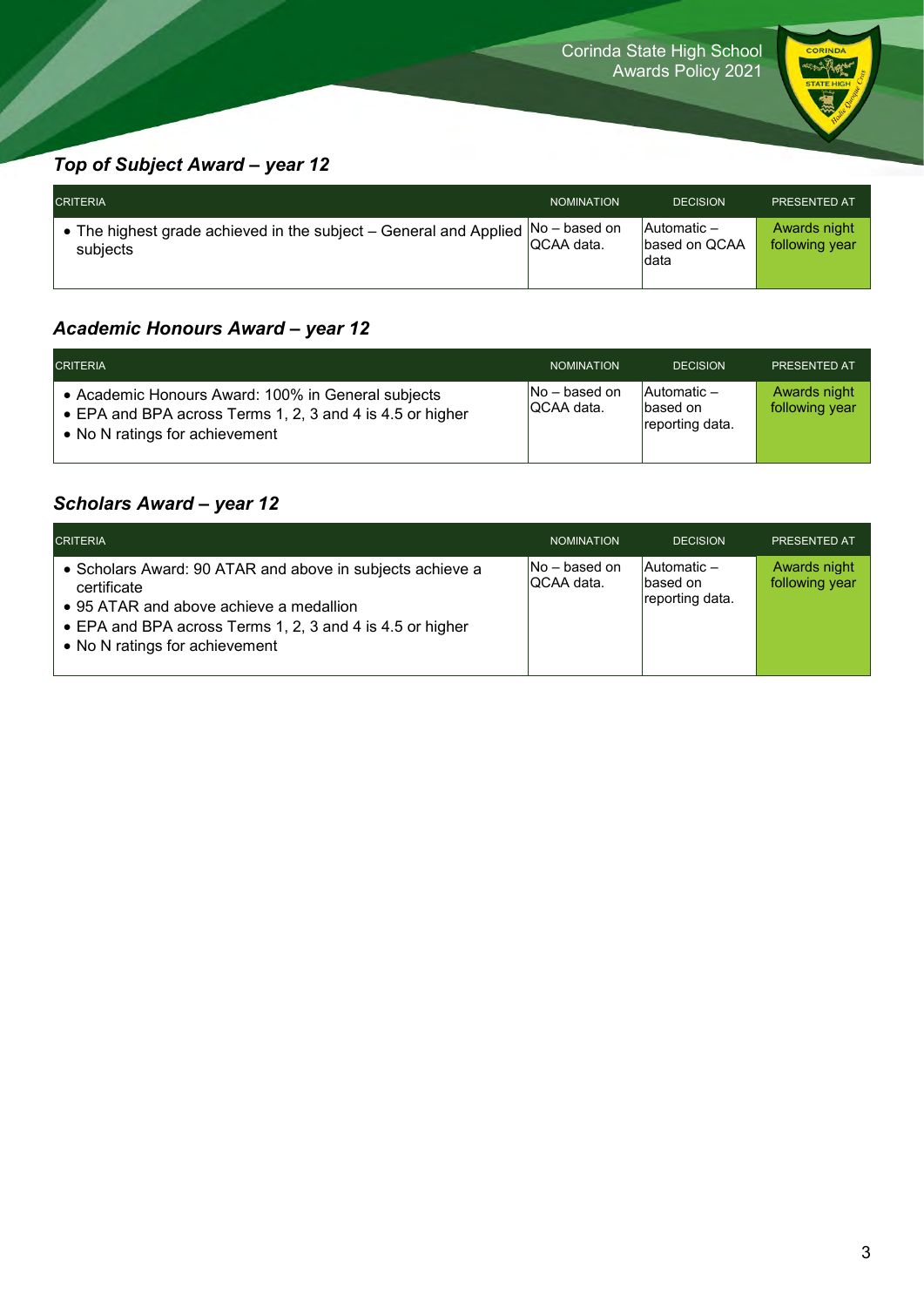

## Attendance Awards

Attendance awards are presented to students based on their attendance at Corinda State High School as per the official One School records.

### *Excellent Attendance*

| <b>CRITERIA</b>                                                                                                                                                                                                                  | <b>NOMINATION</b>                | <b>DECISION</b>                            | <b>PRESENTED AT</b>                                 |
|----------------------------------------------------------------------------------------------------------------------------------------------------------------------------------------------------------------------------------|----------------------------------|--------------------------------------------|-----------------------------------------------------|
| Year<br>• Student has attended every day of the school year with the<br>exception of one documented absence.<br>• Attendance at school events (excursions, sporting fixtures,<br>performances, etc.) do not count as an absence. | No – based on<br>attendance data | Automatic -<br>based on<br>attendance data | <b>Merit</b> and<br>Graduation<br><b>Ceremonies</b> |

### *Perfect Attendance*

| <b>CRITERIA</b>                                                                                                                                                                  | <b>NOMINATION</b>                | <b>DECISION</b>                            | <b>PRESENTED AT</b>                                 |
|----------------------------------------------------------------------------------------------------------------------------------------------------------------------------------|----------------------------------|--------------------------------------------|-----------------------------------------------------|
| Year<br>• Student has attended every day of the school year.<br>• Attendance at school events (excursions, sporting fixtures,<br>performances, etc.) do not count as an absence. | No – based on<br>attendance data | Automatic -<br>based on<br>attendance data | <b>Merit</b> and<br>Graduation<br><b>Ceremonies</b> |

#### *Year Perfect Attendance*

| <b>CRITERIA</b>                                                                                                                                                                                                                                                       | <b>NOMINATION</b>                  | <b>DECISION</b>                            | <b>PRESENTED AT</b>    |
|-----------------------------------------------------------------------------------------------------------------------------------------------------------------------------------------------------------------------------------------------------------------------|------------------------------------|--------------------------------------------|------------------------|
| <b>High School Career</b><br>• Student has attended every day of school from year $7 - 12$ with<br>no days absent. ADD MEDICAL CERTIFICATE - OKAY<br>• Attendance at school events (excursions, sporting fixtures,<br>performances, etc.) do not count as an absence. | $No - based on$<br>attendance data | Automatic -<br>based on<br>attendance data | Graduation<br>Ceremony |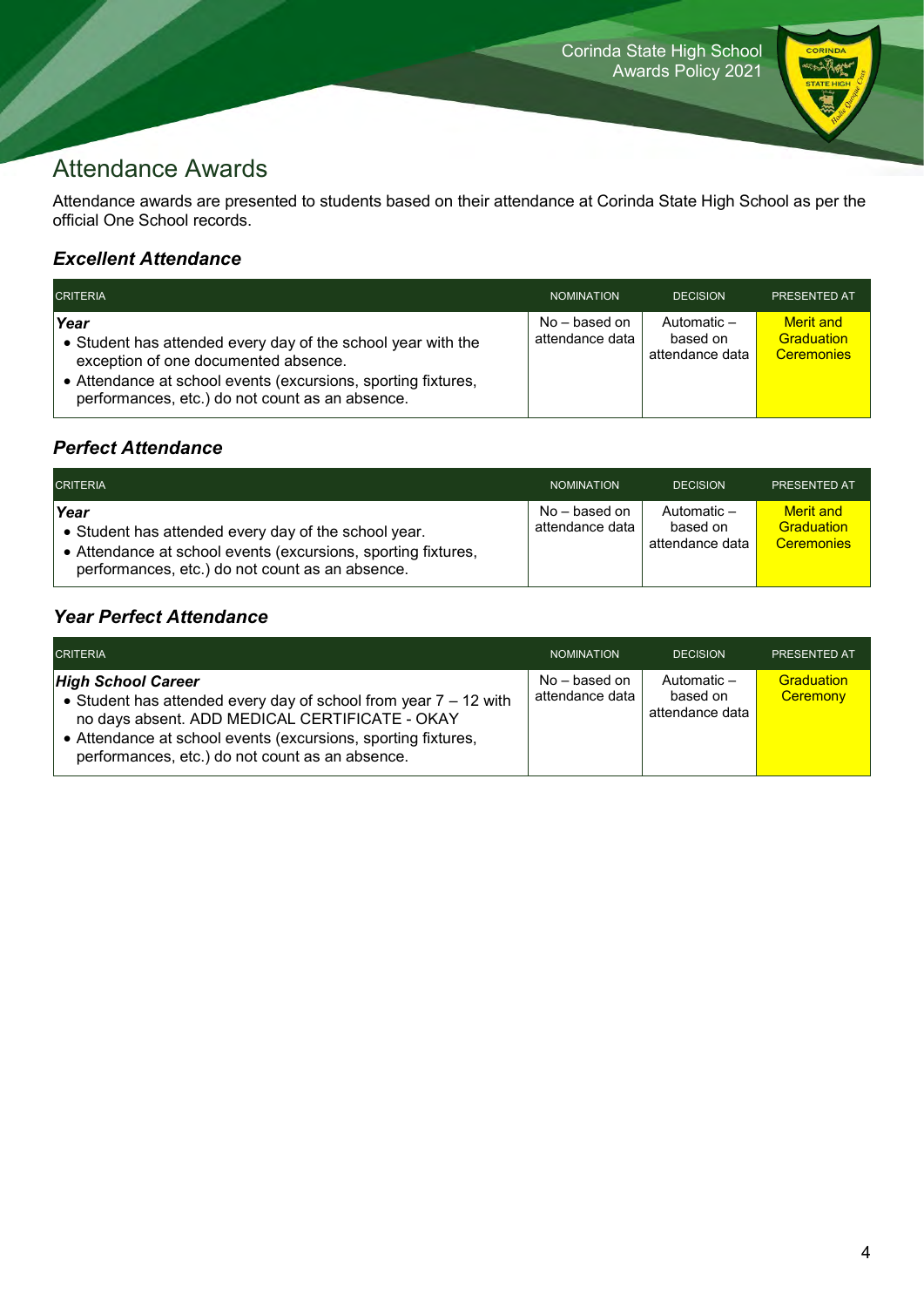

## Application and Industry Awards

These awards are presented to students based on their application and industry at Corinda State High School. This category includes awards for a student's application of effort, behaviour, and commitment.

#### *VET Award – Highest QCE Points*

| <b>CRITERIA</b>                                                                       | <b>NOMINATION</b>                      | <b>DECISION</b>                  | <b>PRESENTED AT</b>            |
|---------------------------------------------------------------------------------------|----------------------------------------|----------------------------------|--------------------------------|
| Year 12 student only<br>Awarded to the student with the highest number of QCE points. | No – based on<br>student QCE<br>points | Data DP, Senior<br>Schooling HOD | Awards night<br>following year |

### *Rotary Vocational Education and Training (VET) Award*

| <b>CRITERIA</b>                                                                                                                                                                                                                                                                         | <b>NOMINATION</b>                                                              | <b>DECISION</b>                              | <b>PRESENTED AT</b> |
|-----------------------------------------------------------------------------------------------------------------------------------------------------------------------------------------------------------------------------------------------------------------------------------------|--------------------------------------------------------------------------------|----------------------------------------------|---------------------|
| Year 12 student only<br>Awarded to the student who embodies the spirit of Vocational<br>Education and Training, and undertakes industry placement in<br>conjunction with their VET qualifications, in order to prepare<br>themselves for a post-school journey in a vocational pathway. | $No - based on$<br>student<br>engagement<br>and<br>achievement in<br>VET areas | VET Coordinator<br>/ Senior<br>Schooling HOD | Graduation          |

#### *Vocational Education and Training (VET) Industry Award*

| <b>CRITERIA</b>                                                                                                                                                   | <b>NOMINATION</b>                 | <b>DECISION</b>                           | <b>PRESENTED AT</b>   |
|-------------------------------------------------------------------------------------------------------------------------------------------------------------------|-----------------------------------|-------------------------------------------|-----------------------|
| Year 12 Students only<br>• Average EPA and BPA of 5.0 across terms 1, 2 and 3<br>• At least 3 VET subjects must be studied<br>• No N Ratings for any subjects.    | $No - based on$<br>reporting data | Automatic -<br>based on<br>reporting data | <b>Graduation</b>     |
| <b>Year 11 Students only</b><br>• Average EPA and BPA of 5.0 across Unit 1 and 2<br>• At least 3 VET subjects must be studied<br>• No N Ratings for any subjects. | $No - based on$<br>reporting data | Automatic -<br>based on<br>reporting data | <b>Merit Ceremony</b> |

#### *Merit Award – High Distinction*

| <b>CRITERIA</b>                                                              | <b>NOMINATION</b>                 | <b>DECISION</b>                           | PRESENTED AT                                |
|------------------------------------------------------------------------------|-----------------------------------|-------------------------------------------|---------------------------------------------|
| Year $7 - 10$ only<br>• Average EPA and BPA of 5.0 across terms 1, 2,3 and 4 | $No - based on$<br>reporting data | Automatic -<br>based on<br>reporting data | <b>Merit ceremony</b>                       |
| Year $11 - 12$ only<br>• Average EPA and BPA of 5.0 across Unit reports      | No – based on<br>reporting data   | Automatic -<br>based on<br>reporting data | Merit or<br>Graduation<br><b>Ceremonies</b> |

#### *Merit Award –Distinction*

| <b>CRITERIA</b>                                                                         | <b>NOMINATION</b>                 | <b>DECISION</b>                           | PRESENTED AT                                       |
|-----------------------------------------------------------------------------------------|-----------------------------------|-------------------------------------------|----------------------------------------------------|
| Year $7 - 10$ only<br>• Average EPA and BPA of $4.8 - 4.99$ across terms 1, 2, 3 and 4. | $No - based on$<br>reporting data | Automatic -<br>based on<br>reporting data | <b>Merit Ceremony</b>                              |
| Year 11 - 12 only<br>• Average EPA and BPA of $4.8 - 4.99$ across Unit reports          | $No - based on$<br>reporting data | Automatic -<br>based on<br>reporting data | <b>Merit or</b><br>Graduation<br><b>Ceremonies</b> |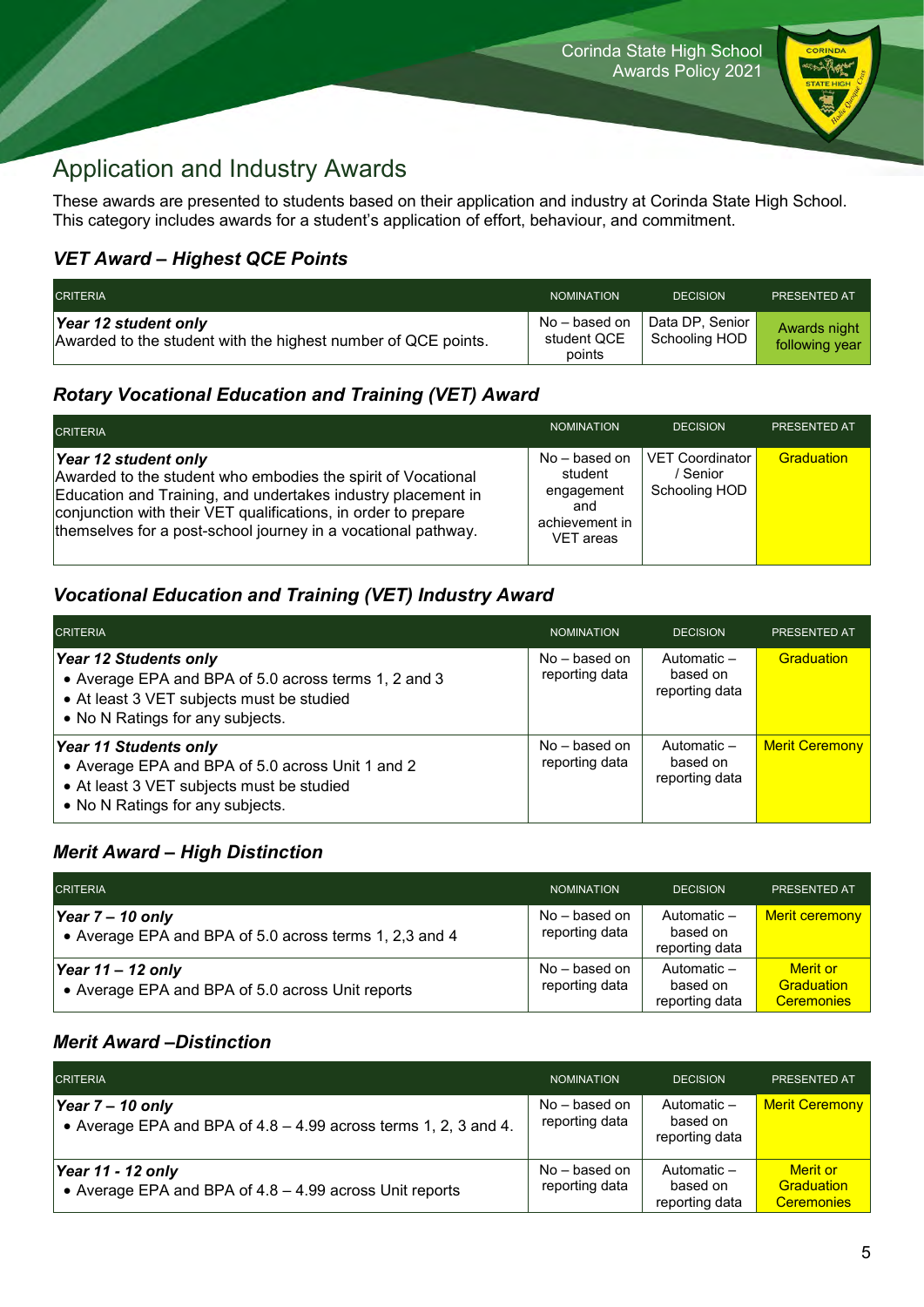

## Special Award – The Arts

### *The Arts Gold Award*

| <b>CRITERIA</b>                                                                                                                                                                                                                                                                                                                                                                                                                                                                                                                                                                                                                                                                                                                                                                                                                                                                                | <b>NOMINATION</b>                                                                                                    | <b>DECISION</b>                                                                                                            | <b>PRESENTED AT</b>                                 |
|------------------------------------------------------------------------------------------------------------------------------------------------------------------------------------------------------------------------------------------------------------------------------------------------------------------------------------------------------------------------------------------------------------------------------------------------------------------------------------------------------------------------------------------------------------------------------------------------------------------------------------------------------------------------------------------------------------------------------------------------------------------------------------------------------------------------------------------------------------------------------------------------|----------------------------------------------------------------------------------------------------------------------|----------------------------------------------------------------------------------------------------------------------------|-----------------------------------------------------|
| The Arts Gold Award recipients are not required to have shown<br>every behaviour or attribute listed here; however, all recipients are<br>expected to have demonstrated the listed criteria to an exceptionally<br>high standard. They have:<br>• represented the school at state, national or international level in<br>performance or presentation (or equivalent)<br>• displayed consistent enthusiasm and commitment to extra-<br>curricular Arts activities<br>• demonstrated consistent dependability in both formal and<br>informal situations<br>• held significant membership of one or more community Arts<br>group where selection criteria are of a high standard<br>• demonstrated strong long-term leadership within the relevant Arts<br>program<br>• displayed an outstanding standard of skill developed from a<br>commitment to practice, rehearsal and refinement of skill. | Yes.<br>Via nomination<br>form<br>(Appendix 1)<br>Staff leaders can<br>nominate<br>students directly<br>to Arts HOD. | The Arts Head of<br>Department<br>through<br>consultation with<br>The Arts<br>teachers and<br>extra-curricular<br>leaders. | <b>Merit</b> and<br>Graduation<br><b>Ceremonies</b> |

### *The Arts Silver Award*

| <b>CRITERIA</b>                                                                                                                                                                                                                                                                                                                                                                                                                                                                                                                                                                                                                                                                                                                                                                                                                               | <b>NOMINATION</b>                                                                                                   | <b>DECISION</b>                                                                                                            | PRESENTED AT                                        |
|-----------------------------------------------------------------------------------------------------------------------------------------------------------------------------------------------------------------------------------------------------------------------------------------------------------------------------------------------------------------------------------------------------------------------------------------------------------------------------------------------------------------------------------------------------------------------------------------------------------------------------------------------------------------------------------------------------------------------------------------------------------------------------------------------------------------------------------------------|---------------------------------------------------------------------------------------------------------------------|----------------------------------------------------------------------------------------------------------------------------|-----------------------------------------------------|
| The Arts Silver Award recipients are not required to have shown<br>every behaviour or attribute listed here; however, all recipients are<br>expected to have demonstrated the listed criteria to a very high<br>standard. They have:<br>• represented the school at regional level in performance or<br>presentation (or equivalent)<br>• displayed consistent enthusiasm and commitment to extra-<br>curricular Arts activities<br>• demonstrated consistent dependability in both formal and<br>informal situations<br>• held significant membership of one or more community Arts<br>group where selection criteria is of a high standard<br>• demonstrated strong leadership within the relevant Arts program<br>• displayed a very high standard of skill developed from a<br>commitment to practice, rehearsal and refinement of skill. | Yes<br>Via nomination<br>form<br>(Appendix 1)<br>Staff leaders can<br>nominate<br>students directly<br>to Arts HOD. | The Arts Head of<br>Department<br>through<br>consultation with<br>The Arts<br>teachers and<br>extra-curricular<br>leaders. | <b>Merit</b> and<br>Graduation<br><b>Ceremonies</b> |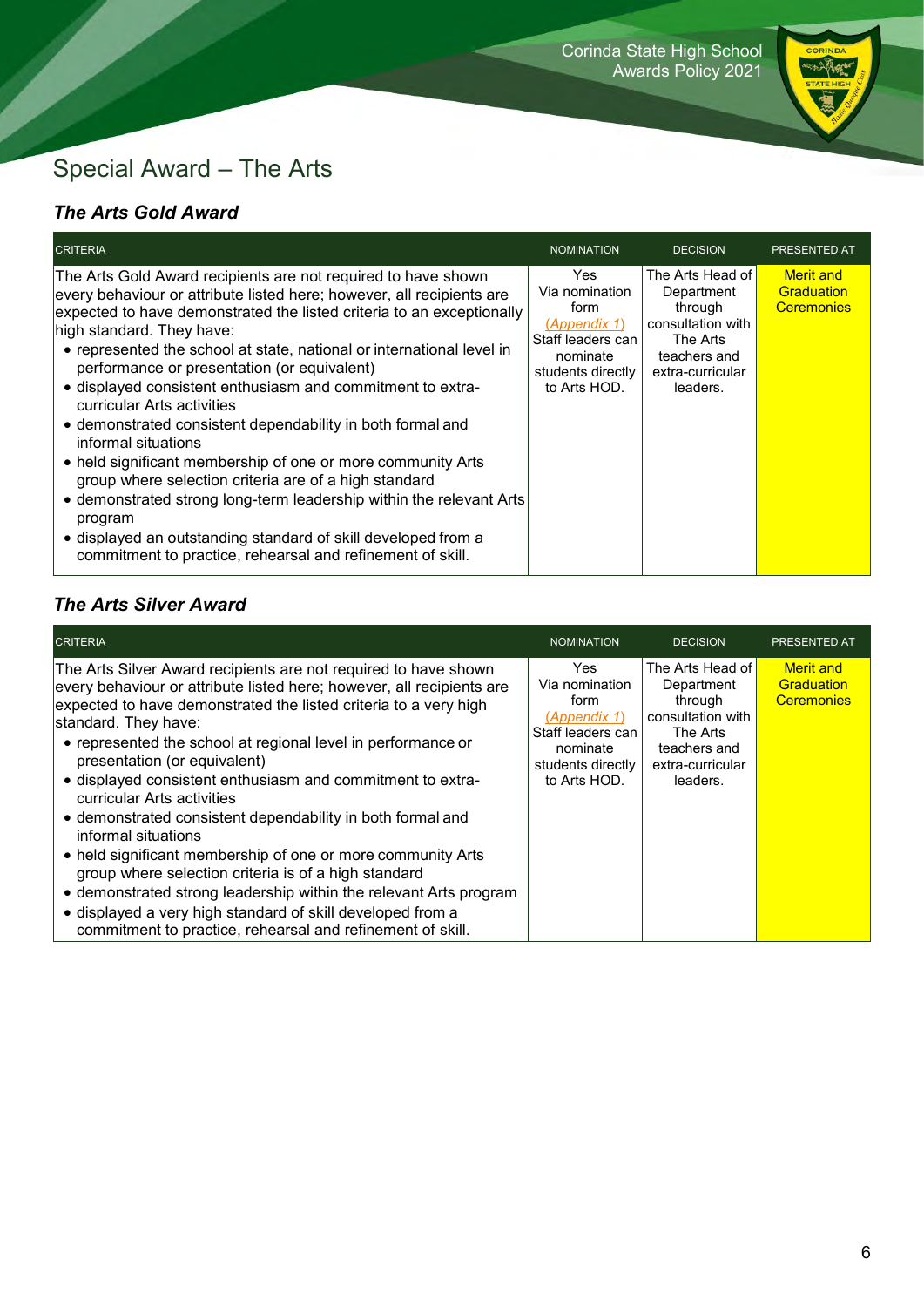Corinda State High School Awards Policy 2021



## *The Arts Merit Award – Commitment to The Arts*

| <b>CRITERIA</b>                                                                                                                                                                                                                                                                                                                                                                                                                                                                                                                                                                                                                                                                                                                                                                                                                        | <b>NOMINATION</b>                                                                                   | <b>DECISION</b>                                                                                                                               | <b>PRESENTED AT</b>                                 |
|----------------------------------------------------------------------------------------------------------------------------------------------------------------------------------------------------------------------------------------------------------------------------------------------------------------------------------------------------------------------------------------------------------------------------------------------------------------------------------------------------------------------------------------------------------------------------------------------------------------------------------------------------------------------------------------------------------------------------------------------------------------------------------------------------------------------------------------|-----------------------------------------------------------------------------------------------------|-----------------------------------------------------------------------------------------------------------------------------------------------|-----------------------------------------------------|
| The Arts Gold Merit Award recipients are not required to have<br>shown every behaviour or attribute listed here; however, all<br>recipients are expected to have demonstrated the listed criteria to a<br>high standard. They have:<br>• represented the school in several school and community based<br>performances / presentations / exhibitions (or equivalent)<br>• displayed consistent enthusiasm and commitment to extra-<br>curricular Arts activities<br>• demonstrated consistent dependability in both formal and<br>informal situations<br>• held significant membership of one or more school community<br>Arts groups<br>• demonstrated strong leadership within the relevant Arts program<br>• demonstrated continuous application to improvement from a<br>commitment to practice, rehearsal and refinement of skill. | Yes.<br>Via nomination<br>form<br>(Appendix 1)<br>nominate<br>students directly<br>to The Arts HOD. | The Arts Head of<br>Department<br>through<br>consultation with<br>Staff leaders can The Arts teachers<br>and extra-<br>curricular<br>leaders. | <b>Merit</b> and<br>Graduation<br><b>Ceremonies</b> |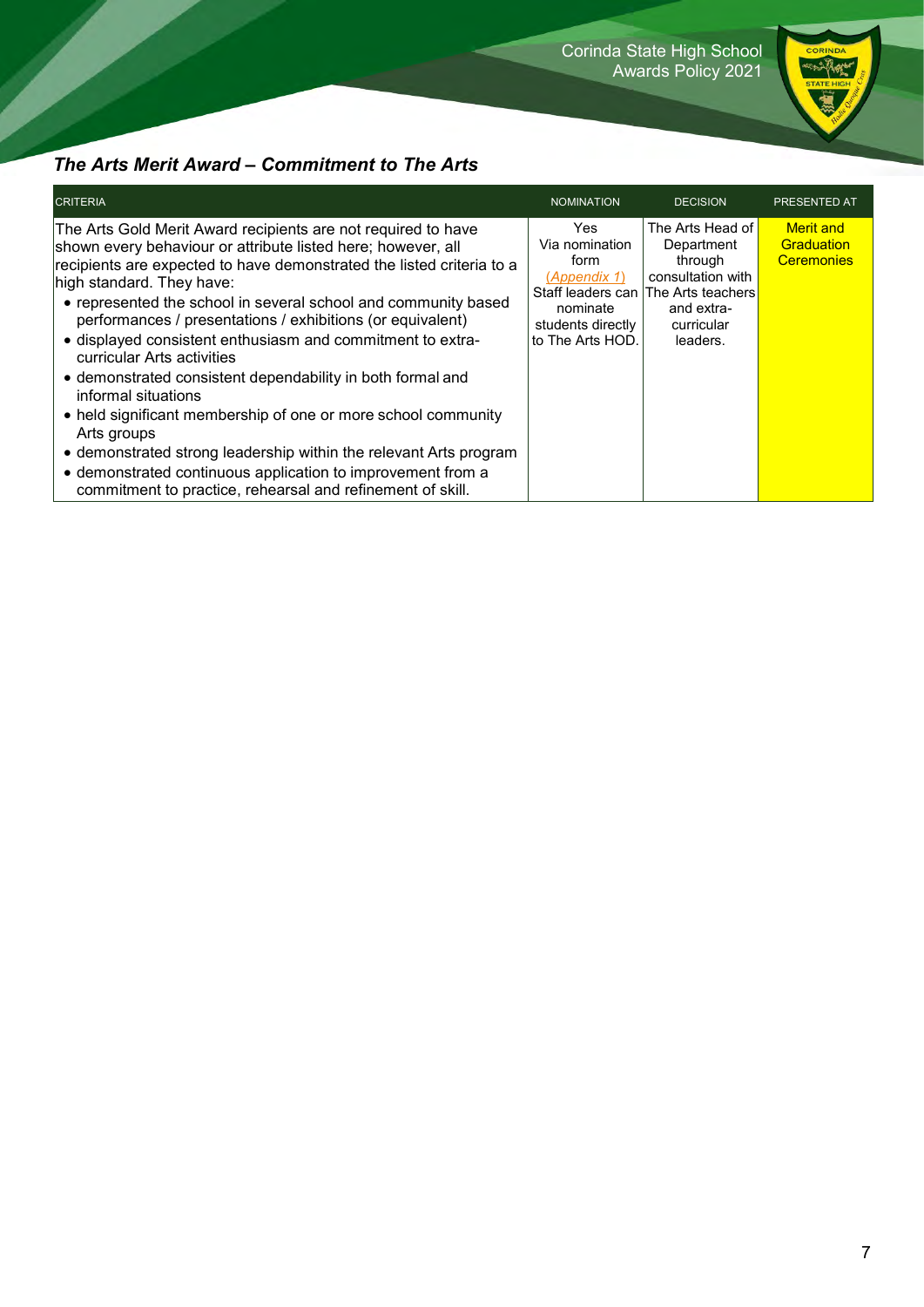

## Special Award – Sport

#### *Full Blue*

| <b>CRITERIA</b>                                                                                                                                                                                                                                                          | NOMINATION                                                                                                            | <b>DECISION</b>                                                                                                                                     | <b>PRESENTED AT</b>                                 |
|--------------------------------------------------------------------------------------------------------------------------------------------------------------------------------------------------------------------------------------------------------------------------|-----------------------------------------------------------------------------------------------------------------------|-----------------------------------------------------------------------------------------------------------------------------------------------------|-----------------------------------------------------|
| Student is:<br>• a representative of Corinda SHS in a QSSS State team or<br>• an Australian School Sport National team; or<br>• an outstanding ambassador for the Corinda SHS sporting<br>program as a member of an elite sporting pathways development<br>team/program. | Yes.<br>Via nomination<br>form<br>(Appendix 2)<br>Staff leaders can l<br>nominate<br>students directly<br>to HPE HOD. | HPE Head of<br>Department<br>through<br>consultation with<br><b>HPE</b> teachers<br>and extra-<br>curricular<br>sporting leaders<br>(incl. coaches) | <b>Merit</b> and<br>Graduation<br><b>Ceremonies</b> |

#### *Half Blue*

| <b>CRITERIA</b>                                                                                                                                                                                                                                        | <b>NOMINATION</b>                                                                                                  | <b>DECISION</b>                                                                                                                                     | <b>PRESENTED AT</b>                                 |
|--------------------------------------------------------------------------------------------------------------------------------------------------------------------------------------------------------------------------------------------------------|--------------------------------------------------------------------------------------------------------------------|-----------------------------------------------------------------------------------------------------------------------------------------------------|-----------------------------------------------------|
| Student is:<br>• a representative of Corinda SHS in a Metropolitan West Regional<br>team, or<br>• an outstanding ambassador for the Corinda SHS sporting<br>program as a member of multiple Eastern District sporting teams<br>across the school year. | Yes<br>Via nomination<br>form<br>(Appendix 2)<br>Staff leaders can<br>nominate<br>students directly<br>to HPE HOD. | HPE Head of<br>Department<br>through<br>consultation with<br><b>HPE</b> teachers<br>and extra-<br>curricular<br>sporting leaders<br>(incl. coaches) | <b>Merit</b> and<br>Graduation<br><b>Ceremonies</b> |

## *Leadership and Service to Sport*

| <b>CRITERIA</b>                                                                                                                                                                                                                                                    | <b>NOMINATION</b>                                                                                                   | <b>DECISION</b>                                                                                                                                     | PRESENTED AT                                               |
|--------------------------------------------------------------------------------------------------------------------------------------------------------------------------------------------------------------------------------------------------------------------|---------------------------------------------------------------------------------------------------------------------|-----------------------------------------------------------------------------------------------------------------------------------------------------|------------------------------------------------------------|
| The recipient of this award must have contributed significantly to<br>school sport through:<br>• participation in a wide variety of school teams as a player, coach<br>and official<br>• demonstration of dedication, reliability, sportsmanship and fair<br>play. | Yes.<br>Via nomination<br>form<br>(Appendix 2)<br>Staff leaders can<br>nominate<br>students directly<br>to HPE HOD. | HPE Head of<br>Department<br>through<br>consultation with<br><b>HPE</b> teachers<br>and extra-<br>curricular<br>sporting leaders<br>(incl. coaches) | <b>Merit and</b><br><b>Graduation</b><br><b>Ceremonies</b> |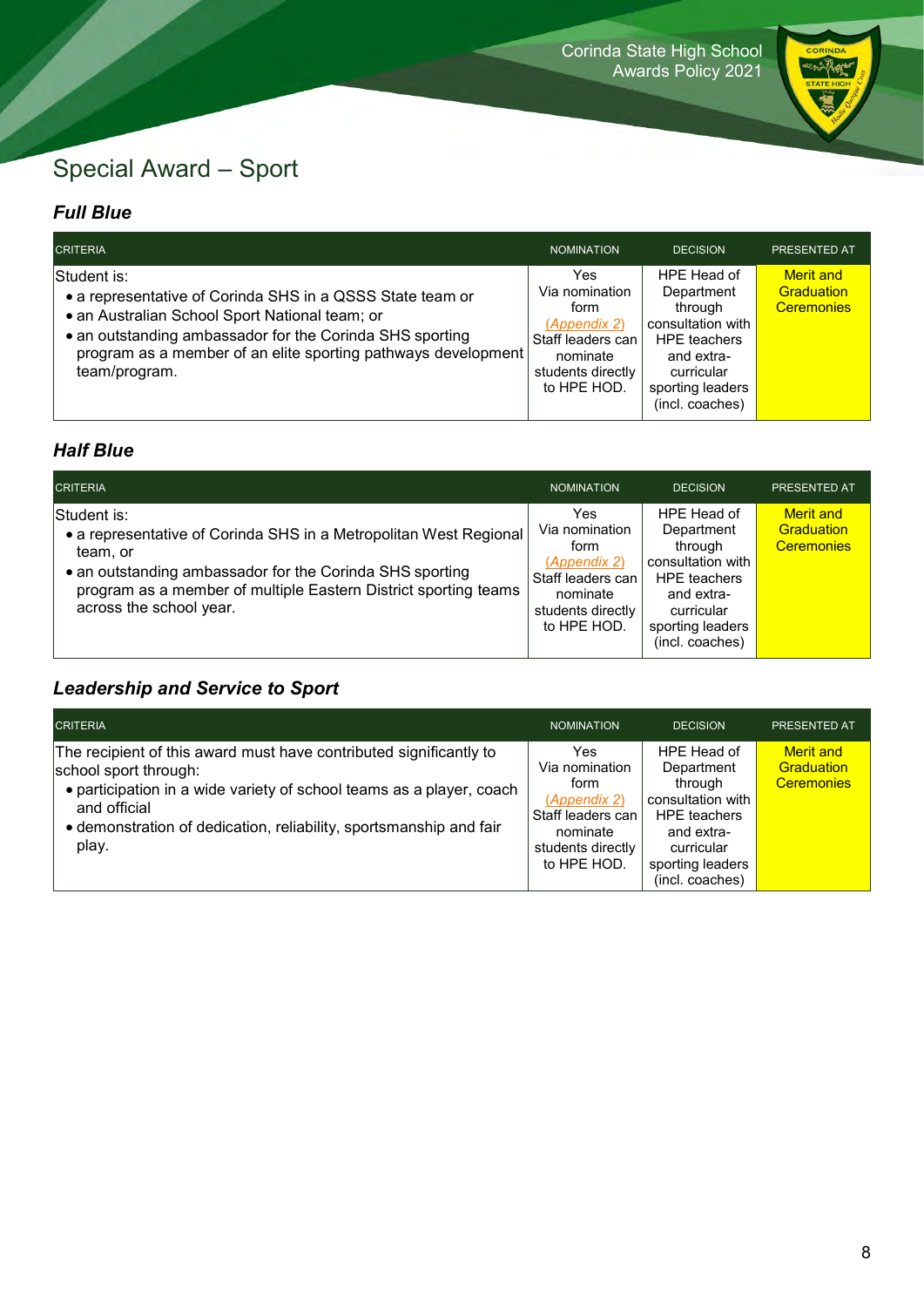

## Special Award – Leadership and School Service

### *Principal's Award for School Service*

| <b>CRITERIA</b>                                                                                                                                                                                                                                                                                                                                                                                                                                                                                                                                                                                                                                                                                                                                                                                                                                                                                                                                                                                                                                                                                                                                                                                                                                                                                                                                                                                                                                                                                                                                                                                                                         | <b>NOMINATION</b>                                                                                                                                          | <b>DECISION</b>                                                                                                                                        | PRESENTED AT |
|-----------------------------------------------------------------------------------------------------------------------------------------------------------------------------------------------------------------------------------------------------------------------------------------------------------------------------------------------------------------------------------------------------------------------------------------------------------------------------------------------------------------------------------------------------------------------------------------------------------------------------------------------------------------------------------------------------------------------------------------------------------------------------------------------------------------------------------------------------------------------------------------------------------------------------------------------------------------------------------------------------------------------------------------------------------------------------------------------------------------------------------------------------------------------------------------------------------------------------------------------------------------------------------------------------------------------------------------------------------------------------------------------------------------------------------------------------------------------------------------------------------------------------------------------------------------------------------------------------------------------------------------|------------------------------------------------------------------------------------------------------------------------------------------------------------|--------------------------------------------------------------------------------------------------------------------------------------------------------|--------------|
| The recipient/s of the Principal's Award of School Service displays<br>all of the following criteria:<br>• Have consistently upheld the school values of Integrity,<br>Compassion, Curiosity and Drive<br>• Demonstrates the school's philosophical underpinning of<br>PERMAH through:<br>Positive engagement in a range of school activities<br>$\overline{\phantom{0}}$<br>demonstrating initiative, leadership and commitment to<br>the school and school improvement<br>Positive accomplishment is demonstrated through<br>$\overline{\phantom{a}}$<br>individual potential, striving for and achieving<br>meaningful outcomes<br>Positive emotions are demonstrated through the<br>$\overline{\phantom{0}}$<br>student's balance of academic expectation, school<br>commitment and personal commitment<br>Positive purpose through consciously engaging in<br>$\overline{\phantom{a}}$<br>activities for the benefit of others and displaying<br>community mindedness and good citizenship with<br>maturity<br>Positive relationships are demonstrated through the<br>$\overline{\phantom{a}}$<br>student being their authentic self, forming collaborative<br>relationships in the school community<br>Positive health is demonstrated by the student's<br>$\qquad \qquad \blacksquare$<br>capacity to put into practice sustainable habits for<br>optimal physical and psychological health positively<br>impacting on learning and wellbeing<br>• Displays outstanding qualities in all aspects of school life<br>The principal reserves the right not to award this award if there is<br>not a student who meets the criteria. | Yes<br>Via nomination<br>form<br>(Appendix 5)<br>Students may be<br>considered by<br>the Principal<br>based on their<br>contribution to<br>school culture. | Shortlisting from<br>written<br>nomination.<br>Interview as<br>required.<br>Principal, with<br>consultation from<br>School<br>Leadership Team<br>(SLT) | Graduation   |

#### *Ampol Best All Rounder Award*

| <b>CRITERIA</b>                                                                                                                                                                                                                                                                                                                                                                                                                                                                                                                                                                                                                                               | <b>NOMINATION</b>                                                                                                                                          | <b>DECISION</b>                                                                                                                                        | <b>PRESENTED AT</b> |
|---------------------------------------------------------------------------------------------------------------------------------------------------------------------------------------------------------------------------------------------------------------------------------------------------------------------------------------------------------------------------------------------------------------------------------------------------------------------------------------------------------------------------------------------------------------------------------------------------------------------------------------------------------------|------------------------------------------------------------------------------------------------------------------------------------------------------------|--------------------------------------------------------------------------------------------------------------------------------------------------------|---------------------|
| Awarded to a Year 12 Student.<br>Recipients should excel in these categories, though not necessarily<br>lall of them:<br>• Attitude – willing to help others; makes selfless contributions<br>• Personal conduct – exemplary at all times<br>$\bullet$ Leadership – a role model for other students<br>• Service – participates in school and community activities<br>• Sport – represents the school without necessarily being a<br>champion<br>• Arts – participates enthusiastically in the cultural and artistic life<br>of the school.<br>The principal reserves the right not to award this award if there is<br>Inot a student who meets the criteria. | Yes<br>Via nomination<br>form<br>(Appendix 3)<br>Students may be<br>considered by<br>the Principal<br>based on their<br>contribution to<br>school culture. | Shortlisting from<br>written<br>nomination.<br>Interview as<br>required.<br>Principal, with<br>consultation from<br>School<br>Leadership Team<br>(SLT) | Graduation          |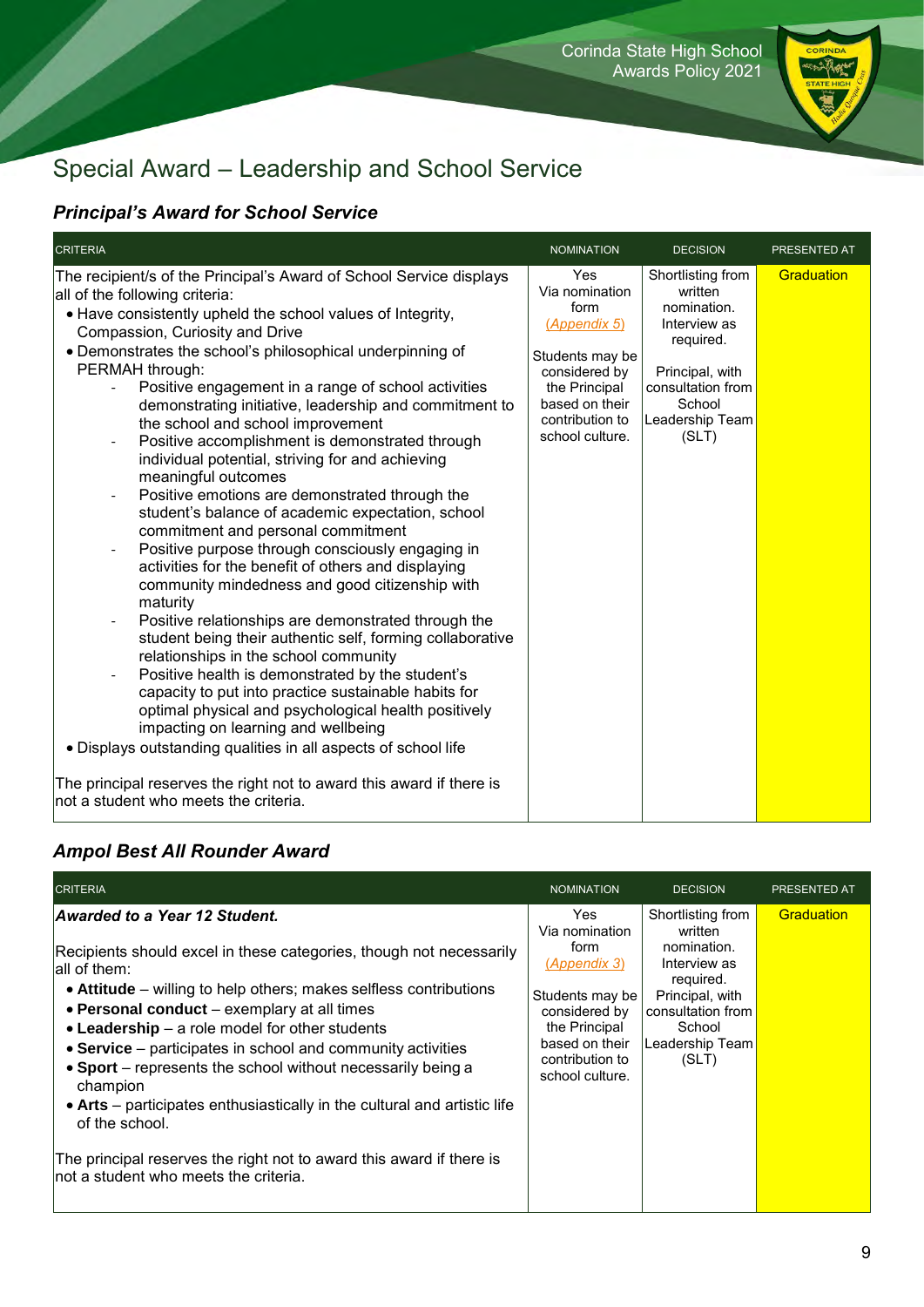

### *RSL Citizenship Award*

| <b>CRITERIA</b>                                                                                                                                                                                                                                                                                                                                                                                                                                                                                                                                                                                                                                                                                                                                                                                                                                                                                                                                                                                                                                | <b>NOMINATION</b>                                                                                                                                                 | <b>DECISION</b>                                                                                                                                        | PRESENTED AT                                       |
|------------------------------------------------------------------------------------------------------------------------------------------------------------------------------------------------------------------------------------------------------------------------------------------------------------------------------------------------------------------------------------------------------------------------------------------------------------------------------------------------------------------------------------------------------------------------------------------------------------------------------------------------------------------------------------------------------------------------------------------------------------------------------------------------------------------------------------------------------------------------------------------------------------------------------------------------------------------------------------------------------------------------------------------------|-------------------------------------------------------------------------------------------------------------------------------------------------------------------|--------------------------------------------------------------------------------------------------------------------------------------------------------|----------------------------------------------------|
| Awarded to a Year 11 or 12 Student.<br>• Have consistently upheld the school values of Integrity,<br>Compassion, Curiosity and Drive<br>• Participates in school activities, is dependable and reliable<br>• Follows correct procedures and observes the Student Code of<br>Conduct<br>• Generally does their best in all areas<br>• Active involvement in several school activities or a high level of<br>involvement in one area<br>• Most of the following qualities must be demonstrated:<br>responsibility<br>$\circ$<br>consistent involvement<br>$\circ$<br>initiative<br>$\circ$<br>leadership<br>$\circ$<br>effective communication<br>$\Omega$<br>follow through.<br>$\circ$<br>Examples: SRC, collecting for charities, Organising and assisting<br>with school activities (including sport, cultural & academic for<br>example, coaching, backstage, primary school visits, parent forums,<br>Open Day, ANZAC day).<br>The school reserves the right not to award this award if there is not<br>la student who meets the criteria. | Yes<br>Via nomination<br>form<br><u>(Appendix 3)</u><br>Students may be<br>considered by<br>the Principal<br>based on their<br>contribution to<br>school culture. | Shortlisting from<br>written<br>nomination.<br>Interview as<br>required.<br>Principal, with<br>consultation from<br>School<br>Leadership Team<br>(SLT) | <b>Merit or</b><br>Graduation<br><b>Ceremonies</b> |

### *Junior Secondary Leadership Award*

| Awarded to a Years 7, 8 or 9 Student.                                                                                                                                                                                                                                                                                                                                                                                                                                                                                                                                                                                                                                                                                                                                                                                                                                                                                                                                                                                                                                                                                                                                   | Yes<br>Via nomination<br>form                                                                                             | Shortlisting from<br>written                                                                                           | <b>Merit Ceremony</b> |
|-------------------------------------------------------------------------------------------------------------------------------------------------------------------------------------------------------------------------------------------------------------------------------------------------------------------------------------------------------------------------------------------------------------------------------------------------------------------------------------------------------------------------------------------------------------------------------------------------------------------------------------------------------------------------------------------------------------------------------------------------------------------------------------------------------------------------------------------------------------------------------------------------------------------------------------------------------------------------------------------------------------------------------------------------------------------------------------------------------------------------------------------------------------------------|---------------------------------------------------------------------------------------------------------------------------|------------------------------------------------------------------------------------------------------------------------|-----------------------|
| • Have consistently upheld the school values of Integrity,<br>Compassion, Curiosity and Drive<br>• Demonstrates the school's philosophical underpinning of<br>PERMAH through:<br>• Positive engagement in school activities demonstrating<br>initiative, leadership, effective communication and follow<br>through.<br>• Positive accomplishment through being the best student<br>they can be<br>• Positive emotions and relationships are shown through<br>being responsible, dependable and reliable<br>• Positive purpose being demonstrated through consistent<br>positive involvement in the school, upholding the school's<br>values and observing correct procedures and the Student<br>Code of Conduct<br>• Positive health through applying practices to support<br>wellbeing and sustainable habits<br>• Examples: SRC, collecting for charities, Organising and<br>assisting with school activities (including sport, cultural &<br>academic for example, coaching, backstage, primary<br>school visits, parent forums, Open Day, ANZAC day).<br>The school reserves the right not to award this award if there is not<br>a student who meets the criteria. | (Appendix 5)<br>Students may be<br>considered by<br>the Principal<br>based on their<br>contribution to<br>school culture. | nomination.<br>Interview as<br>required.<br>Principal, with<br>consultation from<br>School<br>Leadership Team<br>(SLT) |                       |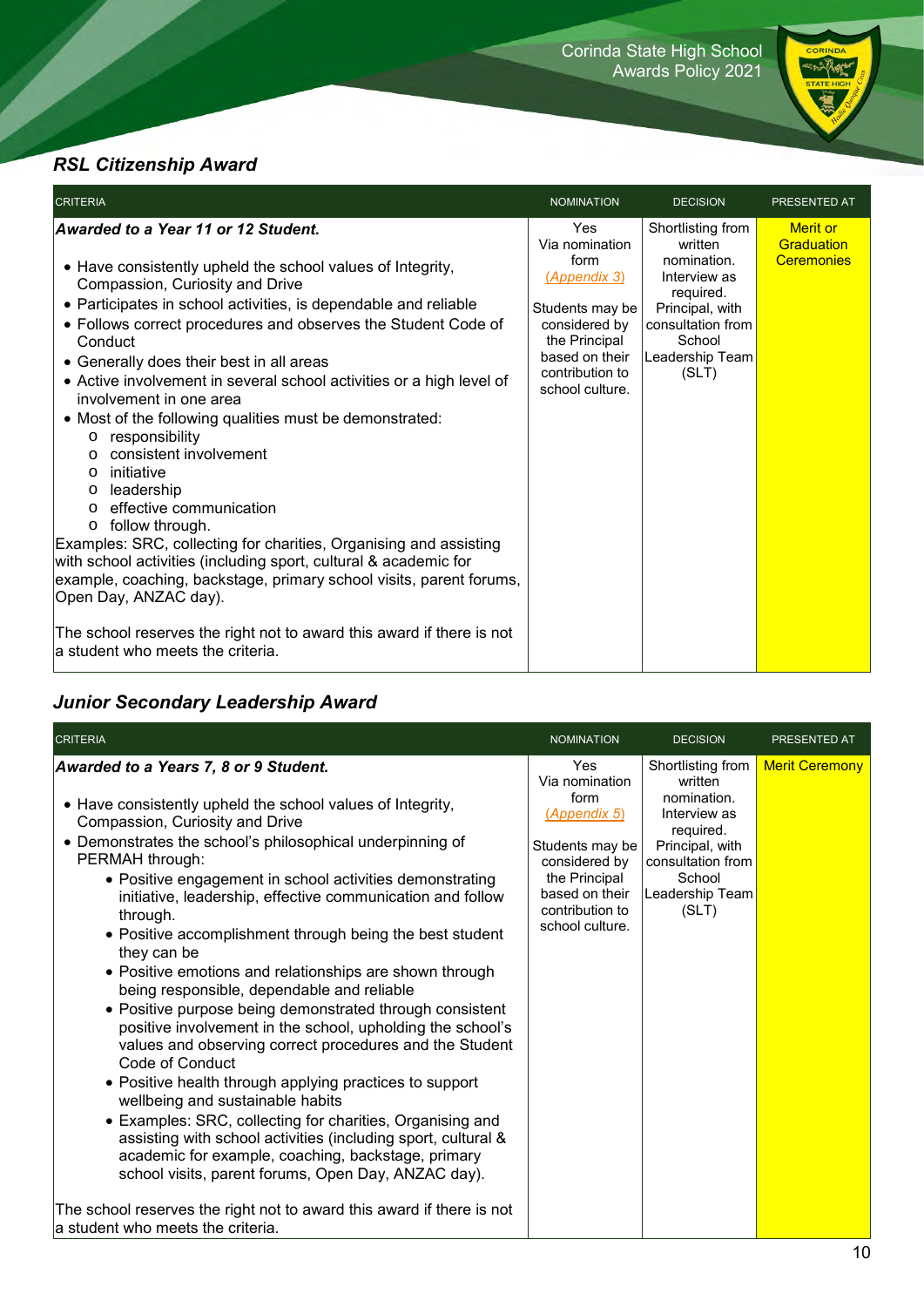

### *Australian Defence Force (ADF) Long Tan Youth Leadership and Teamwork*

| <b>CRITERIA</b>                                                                                                                                                                                                       | <b>NOMINATION</b>                              | <b>DECISION</b>                                                          | <b>PRESENTED AT</b>                                 |
|-----------------------------------------------------------------------------------------------------------------------------------------------------------------------------------------------------------------------|------------------------------------------------|--------------------------------------------------------------------------|-----------------------------------------------------|
| Awarded to one Year 10 and one Year 12 student.<br>This student does not need to have participated in military training<br>$ $ (ie: cadets).<br>See Appendix 4 for Selection Criteria. The criteria for this award is | Yes.<br>Via nomination<br>form<br>(Appendix 4) | Shortlisting from<br>written<br>nomination.<br>Interview as<br>required. | <b>Merit</b> and<br>Graduation<br><b>Ceremonies</b> |
| set out by the Australian Defence Force.<br>The school reserves the right not to award this award if there is not<br>a student who meets the criteria.                                                                |                                                | Deans with<br>Principal veto.                                            |                                                     |

#### *Other Awards*

| <b>CRITERIA</b><br><b>NOMINATION</b><br><b>DECISION</b><br><b>PRESENTED AT</b><br><b>Merit, Graduation</b><br>Dependant on<br>The school<br>At times universities and organisations approach Corinda State High<br>award criteria<br>reserves the right<br><b>Ceremony or</b><br>School to support the recognition and acknowledgement of our<br><b>Awards Night</b><br>to determine<br>students with a pre-defined criterion.<br>ceremony the<br>recipient based<br>following year.<br>on award criteria<br>The school reserves the right not to award these awards if there is<br>and discussion<br>not a student who meets the criteria.<br>with Senior<br>Leadership |  |       |  |
|--------------------------------------------------------------------------------------------------------------------------------------------------------------------------------------------------------------------------------------------------------------------------------------------------------------------------------------------------------------------------------------------------------------------------------------------------------------------------------------------------------------------------------------------------------------------------------------------------------------------------------------------------------------------------|--|-------|--|
|                                                                                                                                                                                                                                                                                                                                                                                                                                                                                                                                                                                                                                                                          |  |       |  |
|                                                                                                                                                                                                                                                                                                                                                                                                                                                                                                                                                                                                                                                                          |  | Team. |  |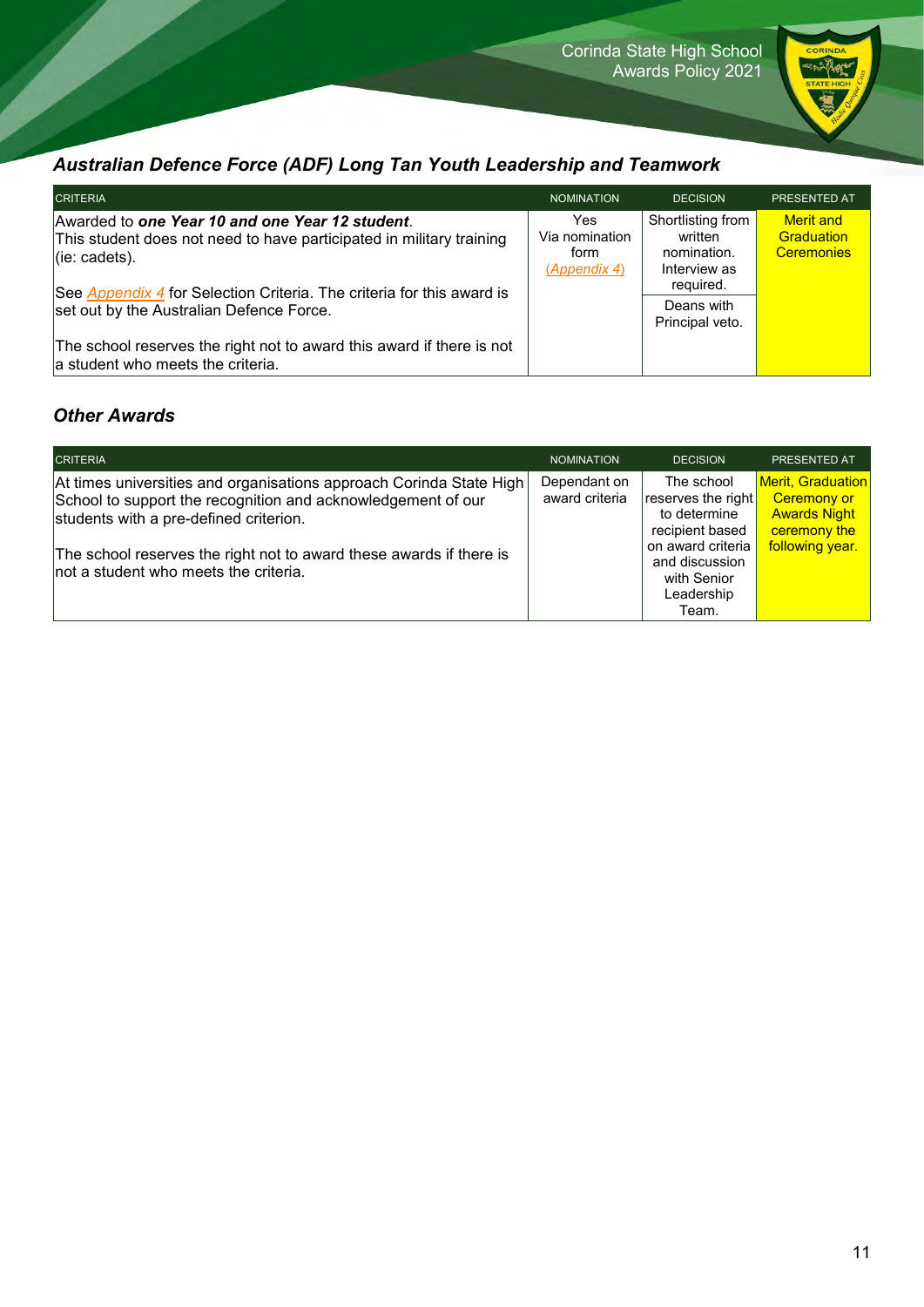

## Appendix 1: Special Award - The Arts Nomination Form

This form is for The Arts Gold, The Arts Silver and The Arts Merit Awards. The Arts Gold is presented at Graduation, Silver and Merit are presented at Graduation (year 12) and Merit (Year 7-11) Ceremonies. Students can self- nominate, or can be nominated by a member of the school community *(NB – certification from staff is required).*

#### **Process:**

- 1. Check the criteria for each category of The Arts award before you nominate. Please ensure you meet the criteria first.
- 2. Complete the form by filling in the details below. You can do this for yourself (self-nomination) or for someone else. Ensure your nomination is certified by a staff member.
- 3. Attach any supporting documentation (eg: certificates, letters)
- 4. Return the completed form to **[Awards@corindashs.eq.edu.au](mailto:Awards@corindashs.eq.edu.au)** (Subject line: The Arts nomination) by the nominated date.

| Student First Name: |            | Student Family Name: |
|---------------------|------------|----------------------|
| Year Level:         | EQ Number: | Student email:       |
|                     |            |                      |

#### *Involvement in significant The Arts Events / Activities / Exhibitions*

| EVENT NAME | ROLE/S | YEARS OF<br>PARTICIPATION |
|------------|--------|---------------------------|
|            |        |                           |
|            |        |                           |
|            |        |                           |
|            |        |                           |
|            |        |                           |
|            |        |                           |

#### *Extra-Curricular Involvement*

| ENSEMBLE / GROUP NAME | ROLE/S | YEARS OF<br>PARTICIPATION |
|-----------------------|--------|---------------------------|
|                       |        |                           |
|                       |        |                           |
|                       |        |                           |
|                       |        |                           |
|                       |        |                           |
|                       |        |                           |
|                       |        |                           |
|                       |        |                           |

There is additional space on the following page if required.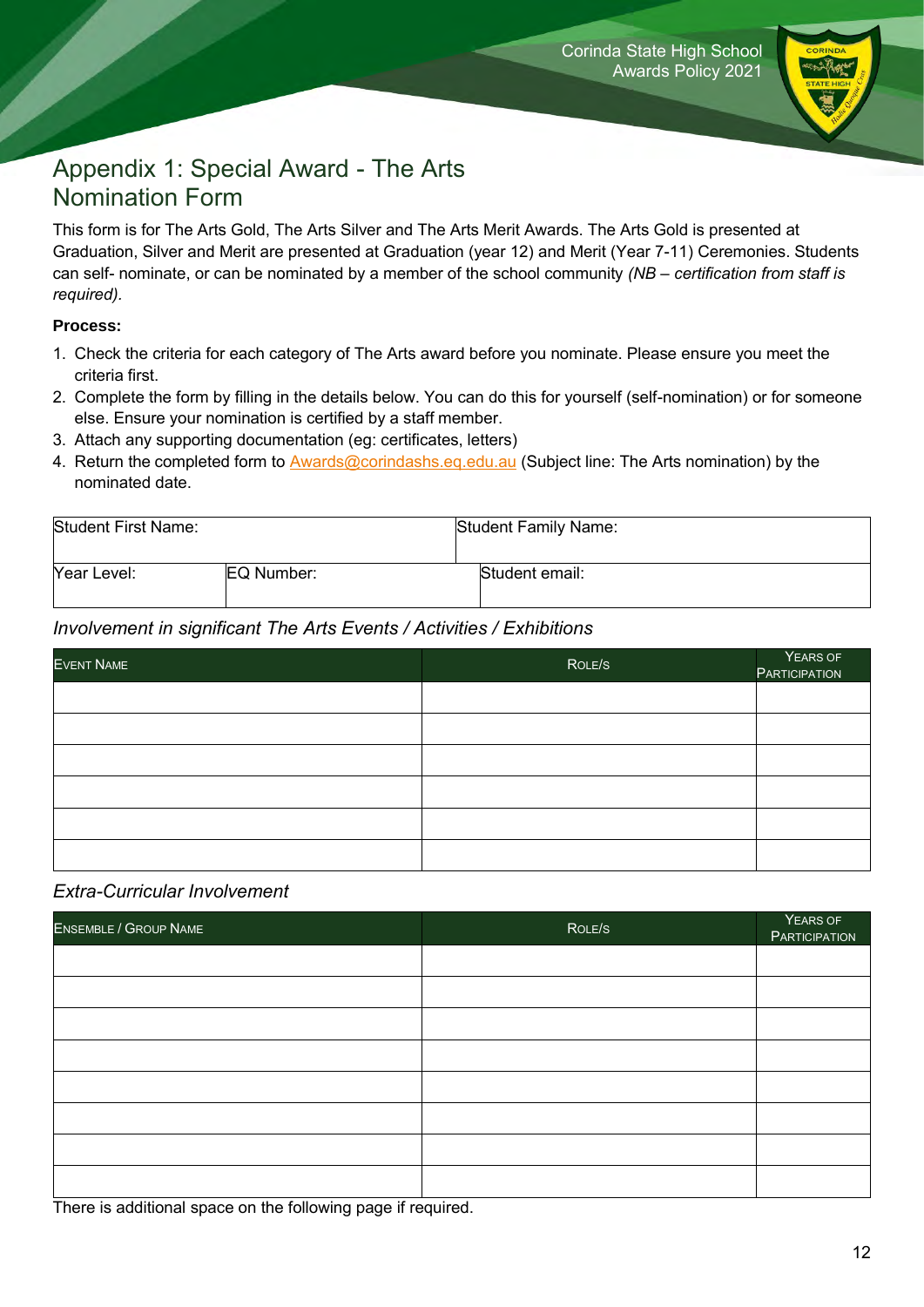

*Please outline any leadership you have undertaken in your relevant Arts programs:*

*Please list any other information that may be relevant:*

Please note, you are not expected to have to fill this whole section – the space is there only if required. Some students may not have extra information to include – this will not discount you from being able to receive an award.

<span id="page-12-0"></span>**Staff Certification** – please have your information checked and verified by a teacher that can confirm your participation.

#### *STAFF USE ONLY*

I certify that the above mentioned student has provided information that is accurate and represents their contribution to The Arts at Corinda State High School. I support them in applying for a Special Award – The Arts.

| <b>Teacher Name</b> | Signed | Date |
|---------------------|--------|------|
|                     |        |      |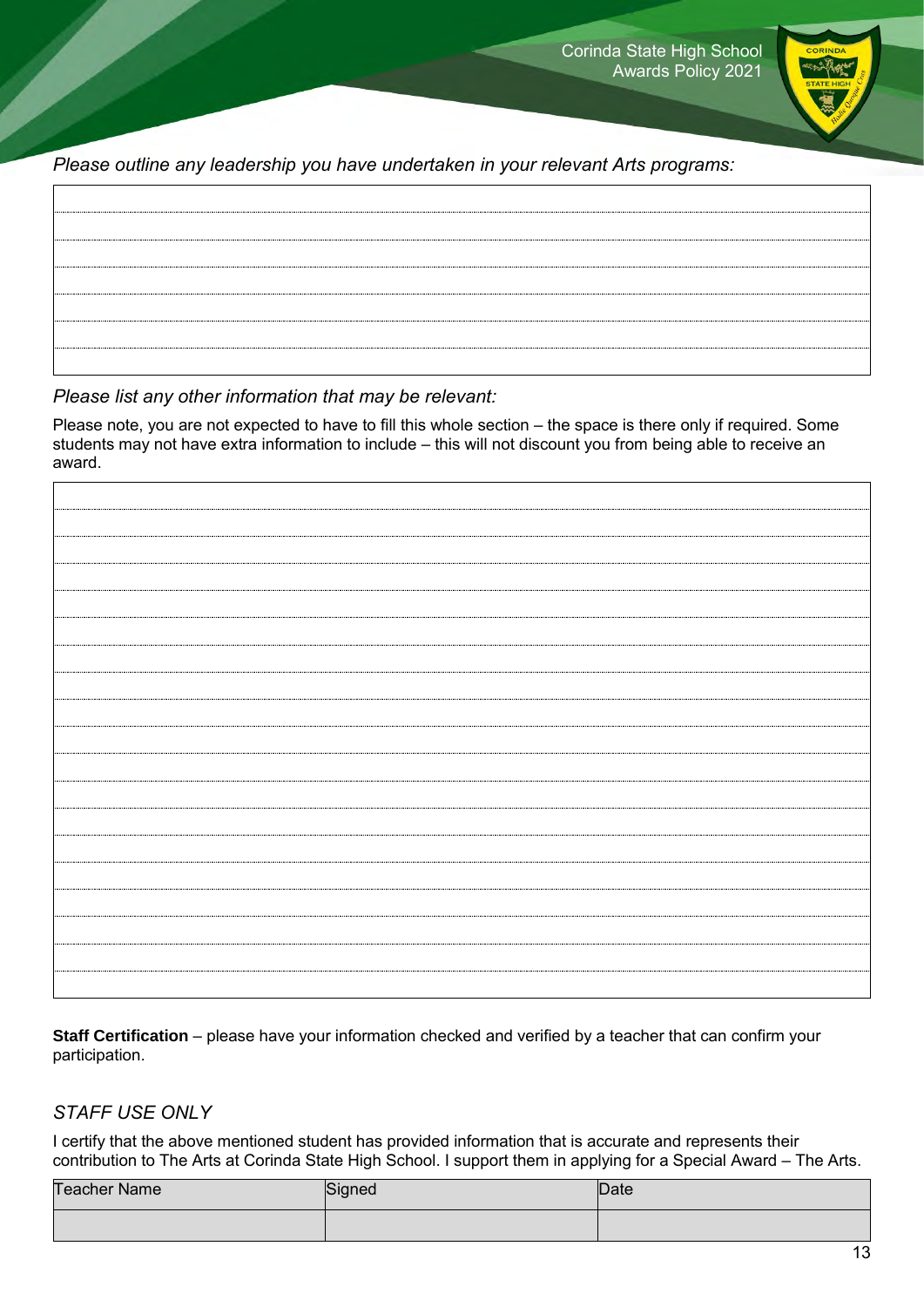

## Appendix 2: Special Award - Sport Nomination Form

This form is for Full Blue, Half Blue and Leadership & Service to Sport Awards. Full and Half Blue Awards are presented at Graduation, Leadership and Service to Sport Awards are presented at Graduation (year 12) and Merit (Year 7-11) Ceremonies. Students can self-nominate, or can be nominated by a member of the school community *(NB – certification from staff is required).*

#### **Process:**

- 1. Check the criteria for each category of Special Award: Sport before you nominate. Please ensure you meet the criteria first.
- 2. Complete the form by filling in the details below. You can do this for yourself (self-nomination) or for someone else. Ensure your nomination is certified by a staff member.
- 3. Attach any supporting documentation (eg: certificates, letters)
- 4. Return the completed form to [Awards@corindashs.eq.edu.au](mailto:Awards@corindashs.eq.edu.au) (Subject line: Sports nomination) by the nominated date.

| Student First Name: |            | Student Family Name: |
|---------------------|------------|----------------------|
| Year Level:         | EQ Number: | Student email:       |

#### *Involvement in significant Sports Competitions / Events*

| EVENT / SPORT / TEAM NAME | ROLE/S | YEARS OF<br><b>PARTICIPATION</b> |
|---------------------------|--------|----------------------------------|
|                           |        |                                  |
|                           |        |                                  |
|                           |        |                                  |
|                           |        |                                  |
|                           |        |                                  |
|                           |        |                                  |
|                           |        |                                  |
|                           |        |                                  |
|                           |        |                                  |
|                           |        |                                  |
|                           |        |                                  |
|                           |        |                                  |
|                           |        |                                  |
|                           |        |                                  |
|                           |        |                                  |
|                           |        |                                  |
|                           |        |                                  |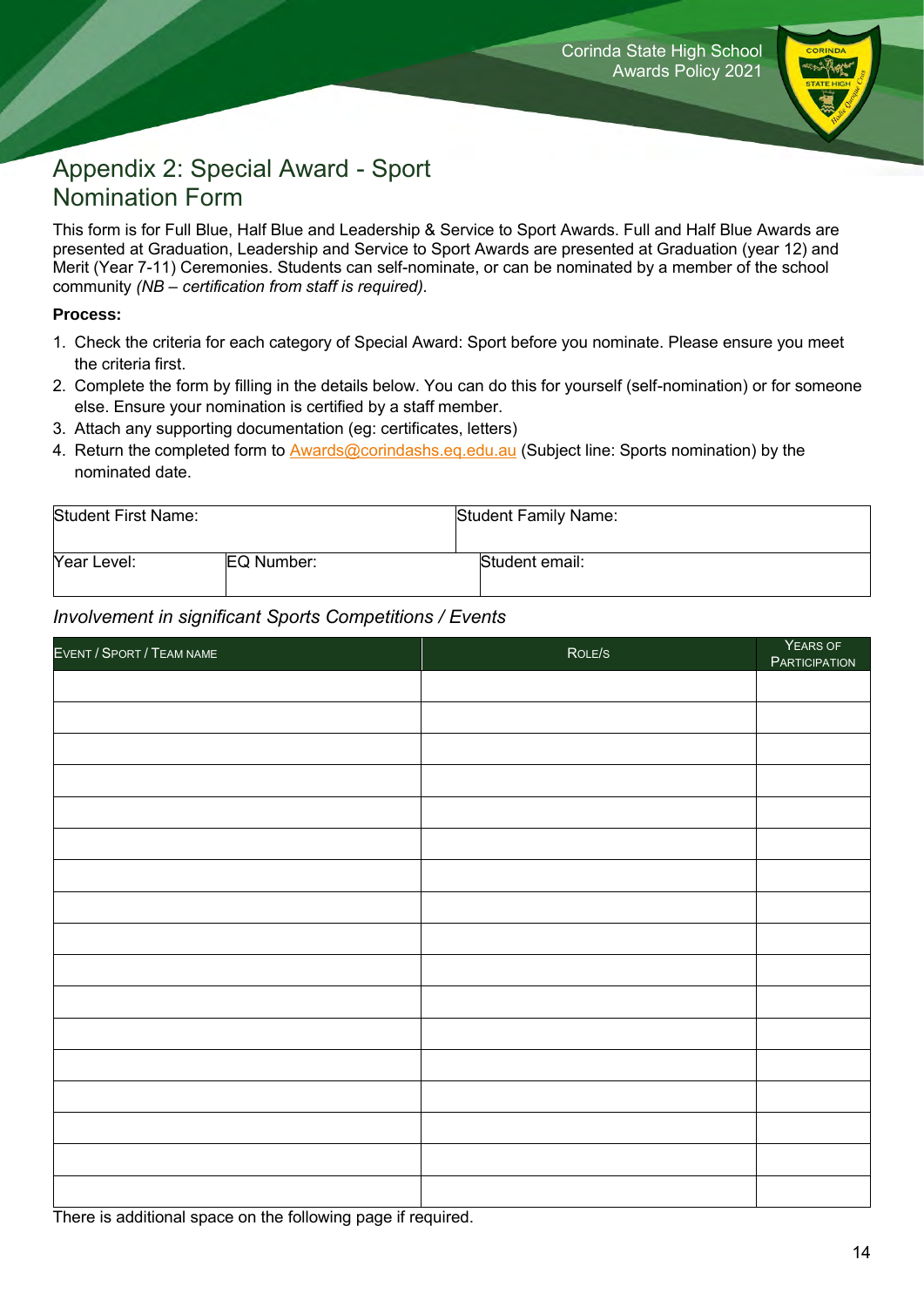

*Please outline any leadership you have undertaken in your relevant Sports programs:*

*Please list any other information that may be relevant:*

Please note, you are not expected to have to fill this whole section – the space is there only if required. Some students may not have extra information to include – this will not discount you from being able to receive an award.

| Stell Cartification places have vaux information shocked and verified by a togeher that can confirm vaux |  |  |
|----------------------------------------------------------------------------------------------------------|--|--|

**Staff Certification** – please have your information checked and verified by a teacher that can confirm your participation.

### *STAFF USE ONLY*

I certify that the above mentioned student has provided information that is accurate and represents their contribution to Sports at Corinda State High School. I support them in applying for a Sports Award – HPE Dep.

| <b>Teacher Name</b> | Signed | <b>Date</b> |
|---------------------|--------|-------------|
|                     |        |             |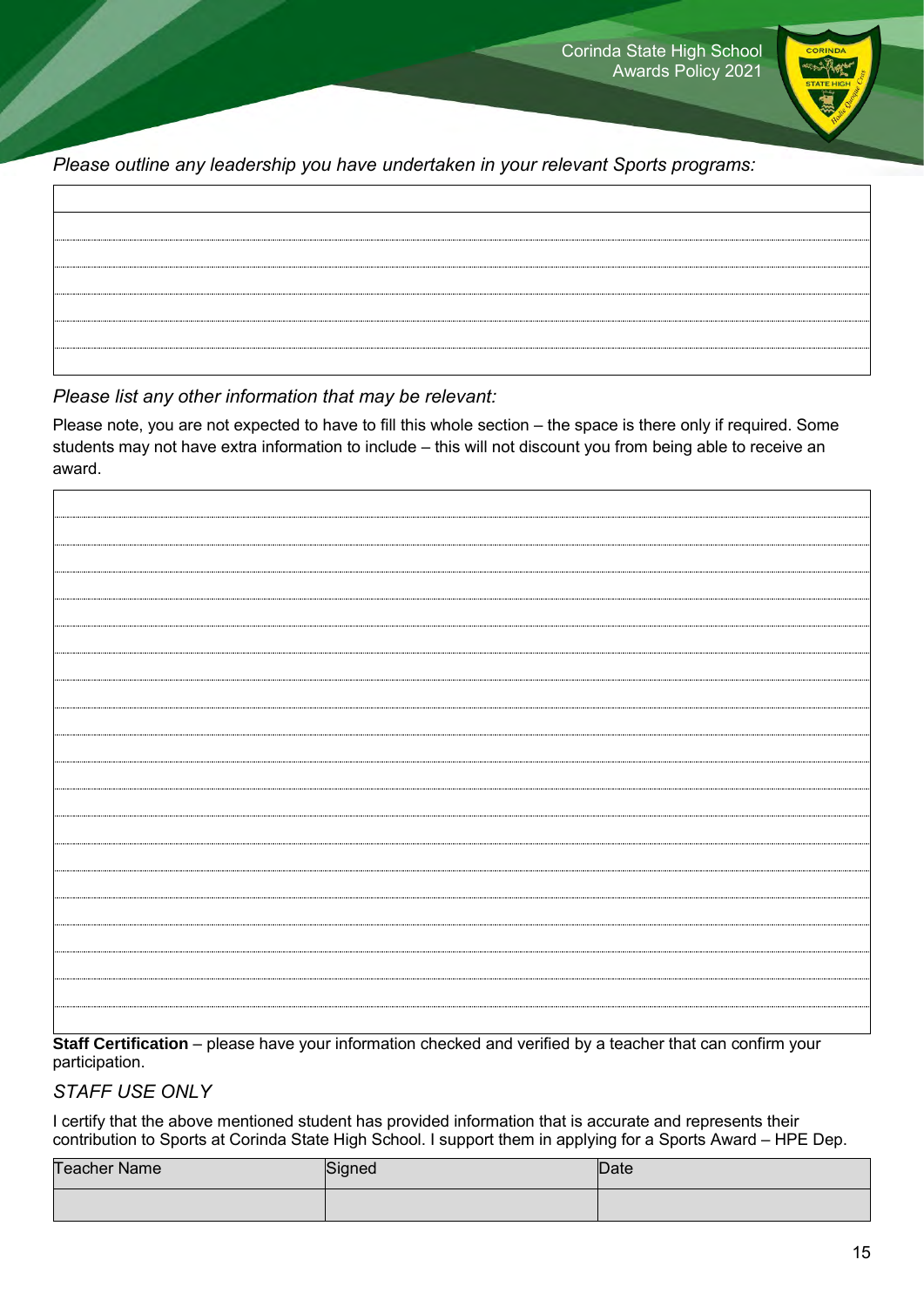

## <span id="page-15-0"></span>Appendix 3: Special Award – Leadership and School Service Nomination Form

This nomination form is used to nominate for the Ampol Best All Rounder Award and RSL Citizenship Award. Students can self-nominate, or can be nominated by a member of the school community *(NB – certification from staff is required).*

#### **Process:**

- 1. Check the criteria for each category of Special Award Ampol Best All Rounder and/or RSL Citizenship Award before you nominate. Please ensure you meet the criteria first.
- 2. Complete the form by filling in the details below. You can do this for yourself (self-nomination) or for someone else. Ensure your nomination is certified by a staff member.
- 3. Attach any supporting documentation (eg: certificates, letters)
- 4. Return the completed form to [Awards@corindashs.eq.edu.au](mailto:Awards@corindashs.eq.edu.au) (Subject line: Leadership/School Service nomination) by the nominated date.

| <b>Student First Name:</b> |            | <b>Student Family Name:</b> |  |
|----------------------------|------------|-----------------------------|--|
| Year Level:                | EQ Number: | Student email:              |  |
| Award/s nominating for:    |            |                             |  |

#### *Leadership Roles / Opportunities*

| LEADERSHIP ROLES NOMINEE HAS UNDERTAKEN | <b>AUDIENCE / IMPACT</b><br>(EG. AT SCHOOL, OUTSIDE EVENTS, ONLINE, ETC.) | YEAR/S |
|-----------------------------------------|---------------------------------------------------------------------------|--------|
|                                         |                                                                           |        |
|                                         |                                                                           |        |
|                                         |                                                                           |        |
|                                         |                                                                           |        |

There is additional space on the following page if required.

#### *Extra-Curricular Involvement*

| <b>SPORT / TEAM NAME</b> | ROLE/S | YEARS OF<br><b>PARTICIPATION</b> |
|--------------------------|--------|----------------------------------|
|                          |        |                                  |
|                          |        |                                  |
|                          |        |                                  |
|                          |        |                                  |
|                          |        |                                  |
|                          |        |                                  |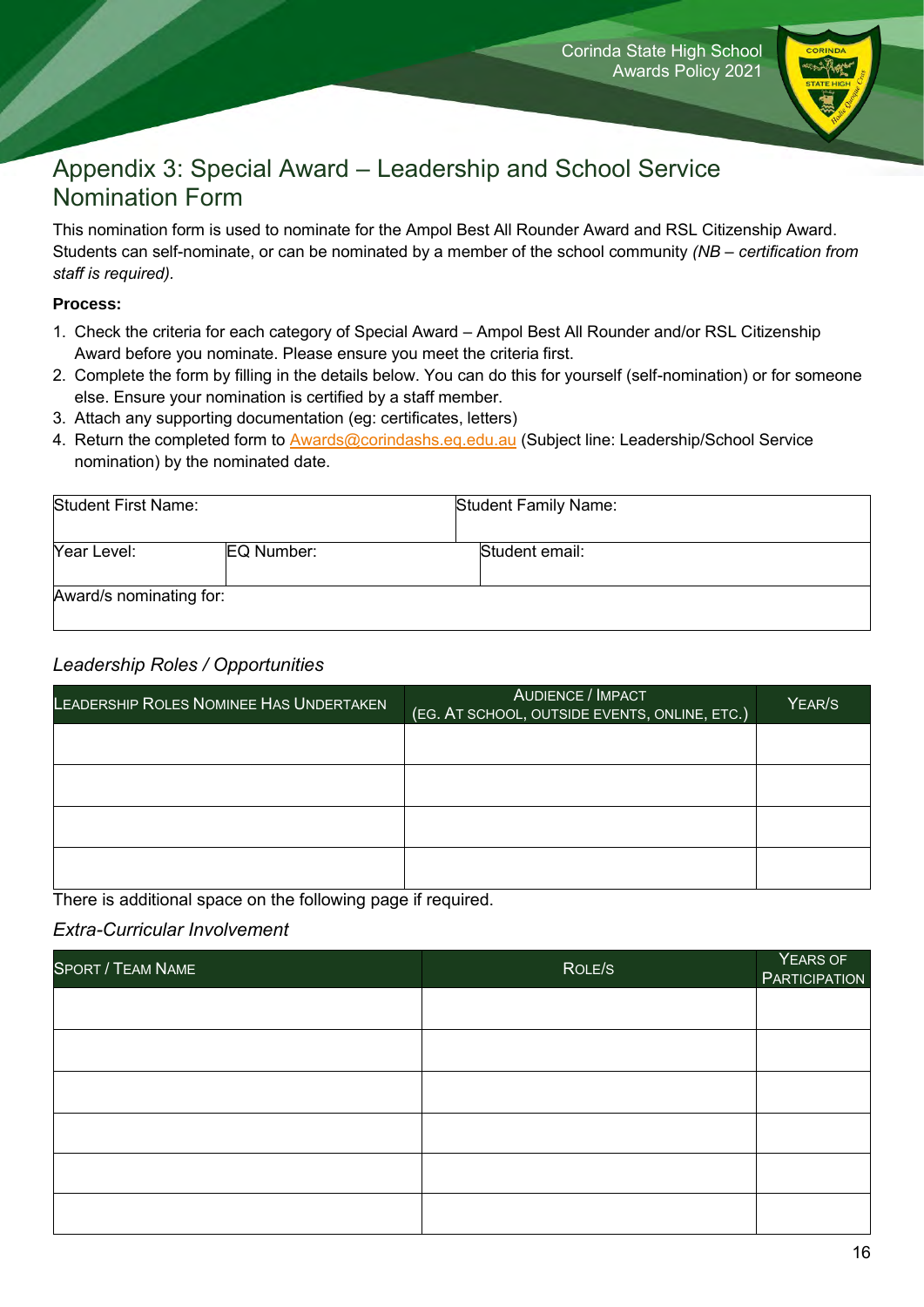

*Please describe how you have contributed to leadership in the school community*

#### *Please list any other information that may be relevant:*

Please note, you are not expected to have to fill this whole section – the space is there only if required. Some students may not have extra information to include – this will not discount you from being able to receive an award. Please ensure you have addressed the school's values.

**Staff Certification** – please have your information checked and verified by a teacher that can confirm your participation.

#### *STAFF USE ONLY*

I certify that the above mentioned student has provided information that is accurate and represents their contribution to leadership at Corinda State High School. I support them in applying for a leadership award.

| Teacher Name | Signed | Date |
|--------------|--------|------|
|              |        |      |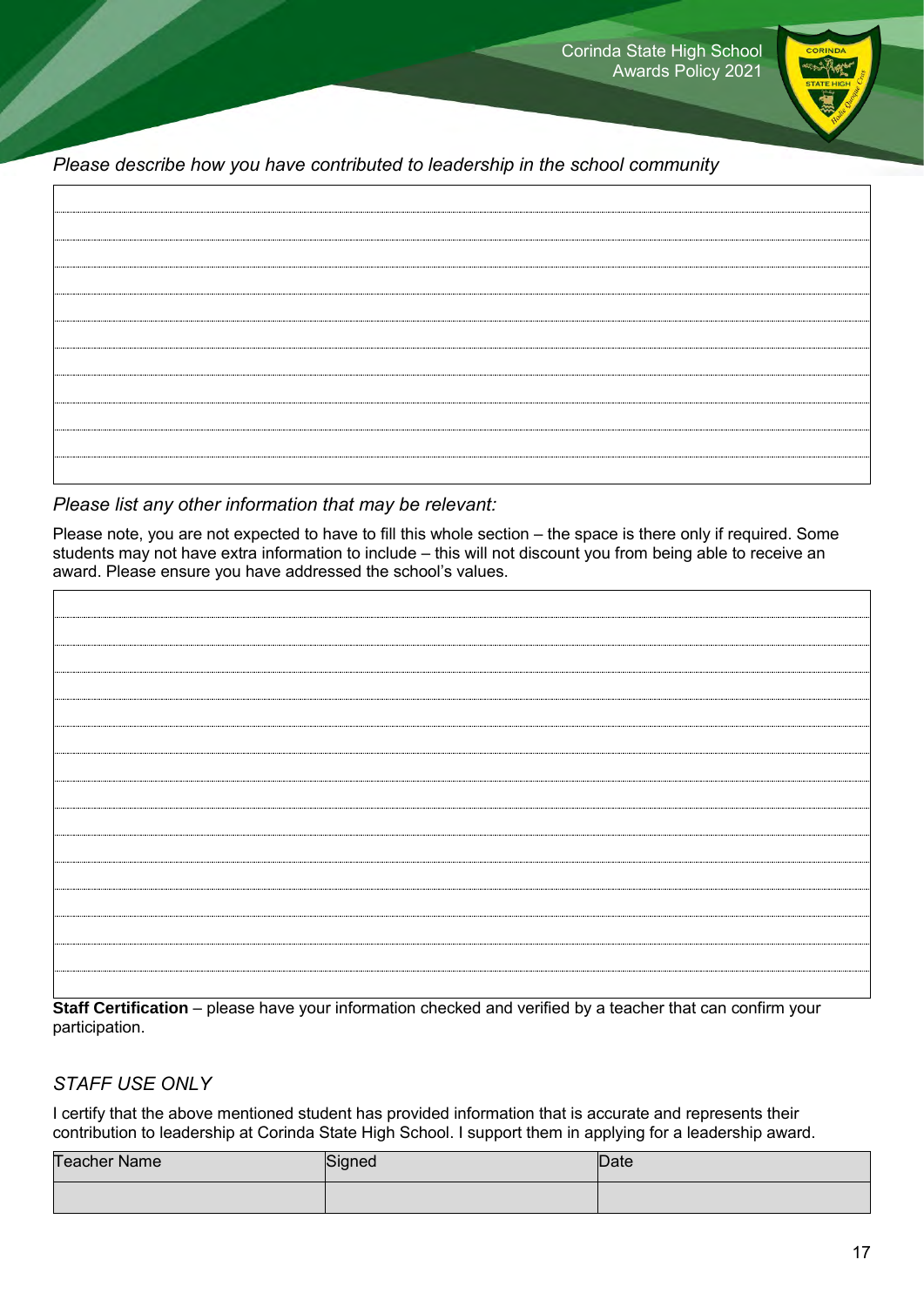

## Appendix 4: Special Award ADF Long Tan Youth Leadership and Teamwork Nomination Form

This nomination form is used to nominate for ADF Long Tan Youth Leadership and Teamwork Award. Students can self-nominate, or can be nominated by a member of the school community *(NB – certification from staff is required).* Please note, nominees do not need military training or experience (ie: cadets).

#### **Process:**

- 1. Check the [criteria](#page-18-0) for each category of ADF Long Tan Youth Leadership and Teamwork Award before you nominate. Please ensure you meet the criteria first.
- 2. Complete the form by filling in the details below. You can do this for yourself (self-nomination) or for someone else.
- 3. Attach any supporting documentation (eg: certificates, letters)
- 4. Return the completed form to [Awards@corindashs.eq.edu.au](mailto:Awards@corindashs.eq.edu.au) (Subject line: ADF nomination) by the nominated date.

| <b>Student First Name:</b> |            | <b>Student Family Name:</b> |
|----------------------------|------------|-----------------------------|
| Year Level:                | EQ Number: | Student email:              |

#### *Leadership Roles / Opportunities*

| LEADERSHIP ROLES NOMINEE HAS UNDERTAKEN | YEAR/S |
|-----------------------------------------|--------|
|                                         |        |
|                                         |        |
|                                         |        |
|                                         |        |
|                                         |        |
|                                         |        |
|                                         |        |
|                                         |        |
|                                         |        |
|                                         |        |
|                                         |        |
|                                         |        |

There is additional space on the following page if required.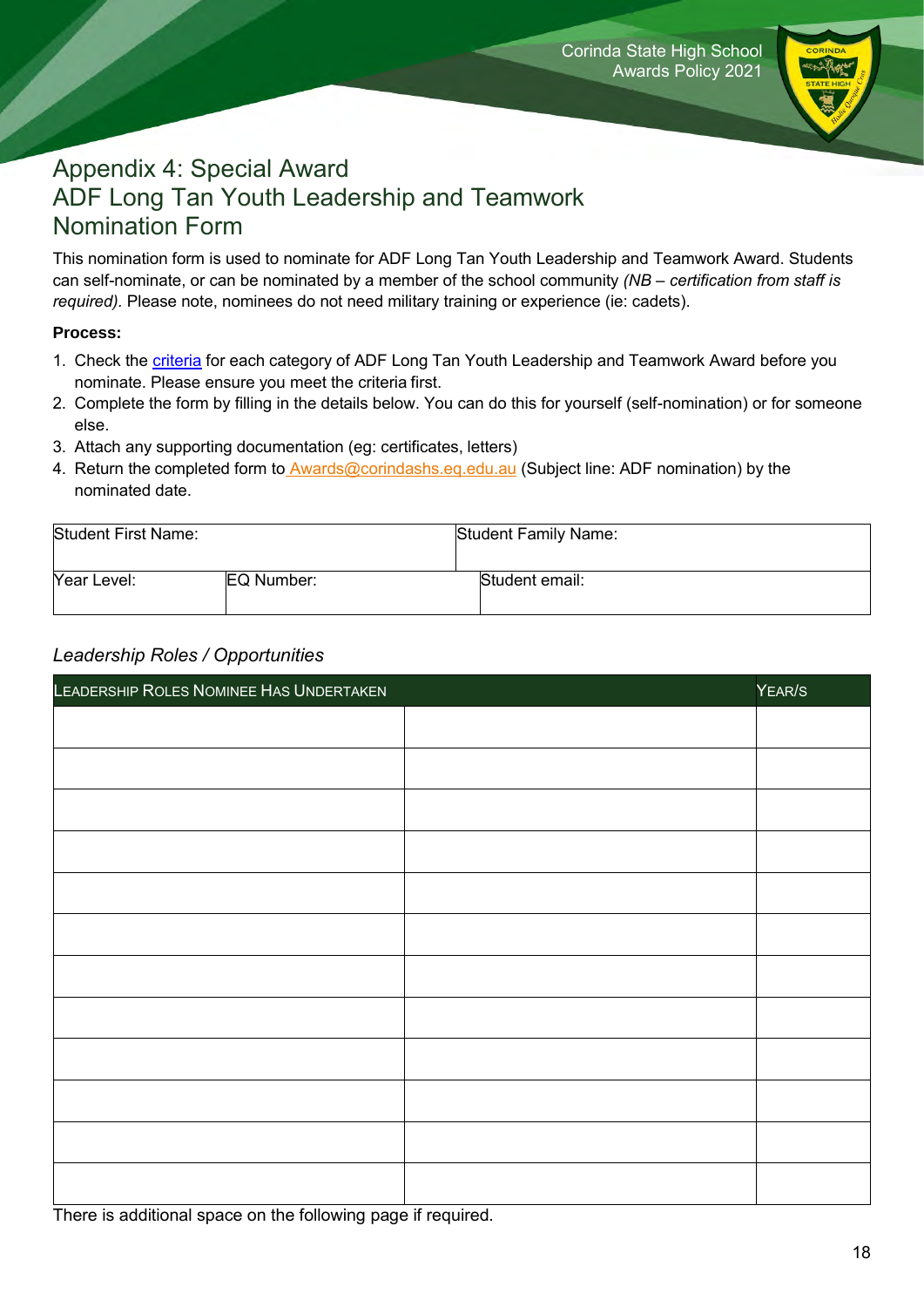

### *Please list any other information that may be relevant:*

Please note, you are not expected to have to fill this whole section – the space is there only if required. Some students may not have extra information to include – this will not discount you from being able to receive an award.

**Staff Certification** – please have your information checked and verified by a teacher that can confirm your participation.

### *STAFF USE ONLY*

I certify that the above mentioned student has provided information that is accurate and represents their contribution to Corinda State High School. I support them in applying for a Special Award.

<span id="page-18-0"></span>

| <b>Teacher Name</b> | Signed | Date: |
|---------------------|--------|-------|
|                     |        |       |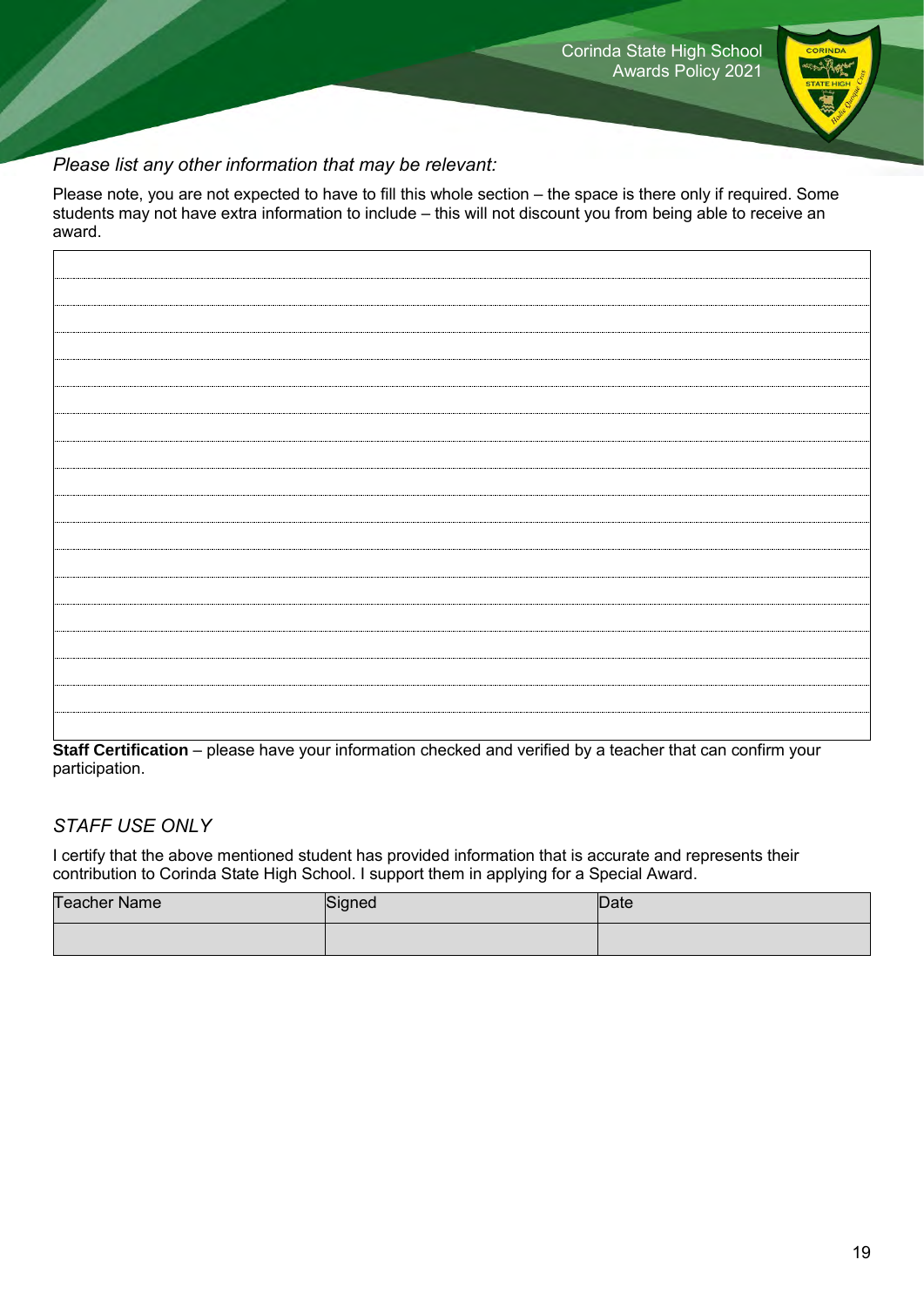

### Appendix 4A: ADF Long Tan Youth Leadership and Teamwork Selection **Criteria**

*Using the ADF Long Tan Selection Criteria as a guide, describe a situation in which the nominee has displayed the qualities of Leadership, Teamwork, Values, Problem Solving, Resourcefulness, Communication, Co-operation and Community Involvement.*

Please remember, the recipient does not need to display all of these qualities. Additionally, it may be more appropriate to provide several short responses to this question, rather than one extended response.

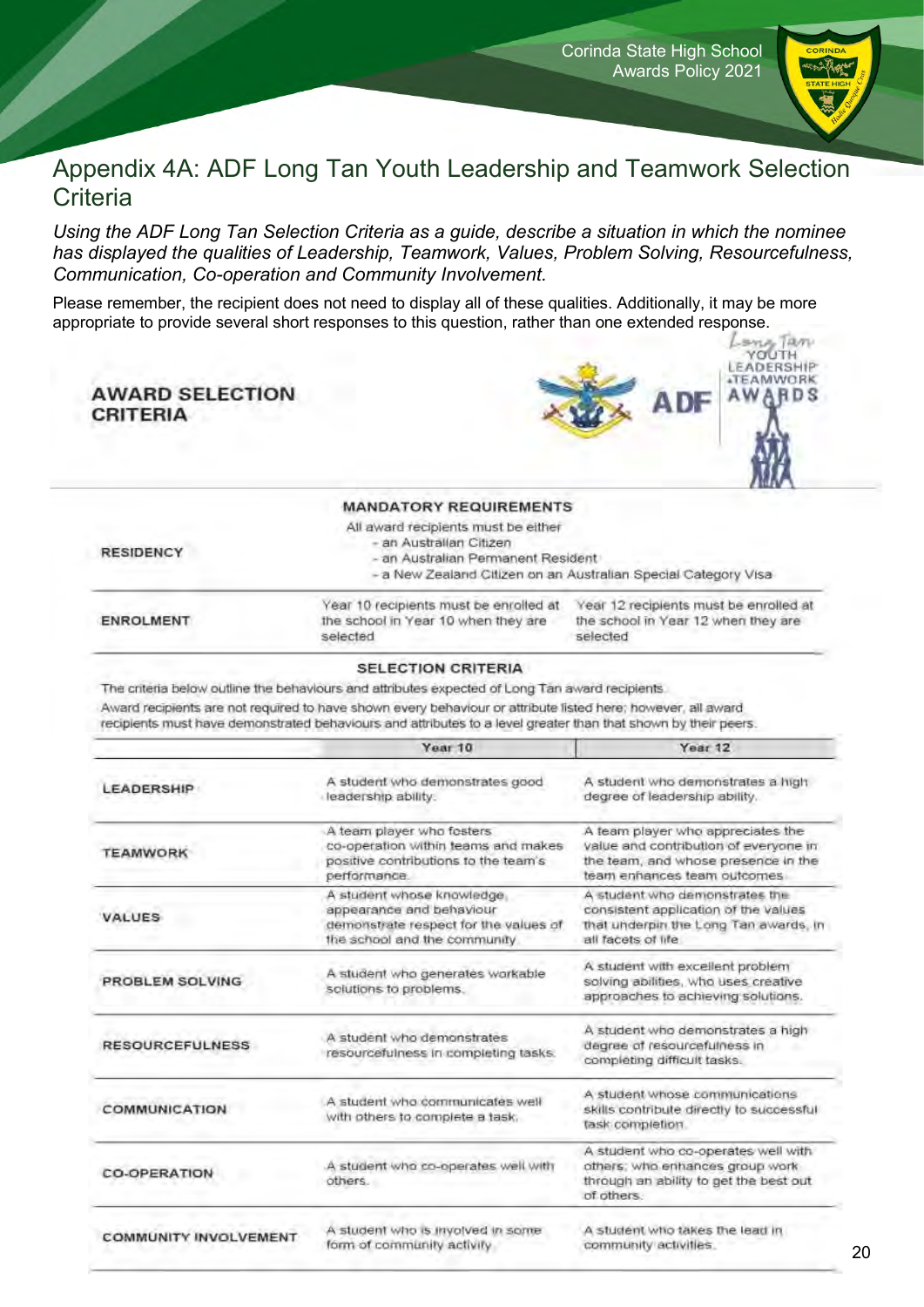

## Appendix 5: Special Award – Principal's Award for School Service and Junior Secondary Leadership Award Nomination Form

This nomination form is used to nominate for The Principal's Award for School Service or the Junior Secondary Leadership Award. Students can self-nominate, or can be nominated by a member of the school community *(NB – certification from staff is required).*

#### **Process:**

- 5. Check the criteria for each category of Special Award Principal's Award for School Service/Junior Secondary Leadership Award before you nominate. Please ensure you meet the criteria first.
- 6. Complete the form by filling in the details below. You can do this for yourself (self-nomination) or for someone else. Ensure your nomination is certified by a staff member.
- 7. Attach any supporting documentation (eg: certificates, letters)
- 8. Return the completed form to [Awards@corindashs.eq.edu.au](mailto:Awards@corindashs.eq.edu.au) (Subject line: Leadership/School Service nomination) by the nominated date.

| <b>Student First Name:</b> |            | Student Family Name: |
|----------------------------|------------|----------------------|
| Year Level:                | EQ Number: | Student email:       |

#### *Leadership Roles / Opportunities*

| LEADERSHIP ROLES NOMINEE HAS UNDERTAKEN | AUDIENCE / IMPACT<br>(EG. AT SCHOOL, OUTSIDE EVENTS, ONLINE, ETC.) | YEAR/S |
|-----------------------------------------|--------------------------------------------------------------------|--------|
|                                         |                                                                    |        |
|                                         |                                                                    |        |
|                                         |                                                                    |        |
|                                         |                                                                    |        |

There is additional space on the following page if required.

#### *Extra-Curricular Involvement*

| <b>SPORT / TEAM NAME</b> | ROLE/S | YEARS OF<br><b>PARTICIPATION</b> |
|--------------------------|--------|----------------------------------|
|                          |        |                                  |
|                          |        |                                  |
|                          |        |                                  |
|                          |        |                                  |
|                          |        |                                  |
|                          |        |                                  |
|                          |        |                                  |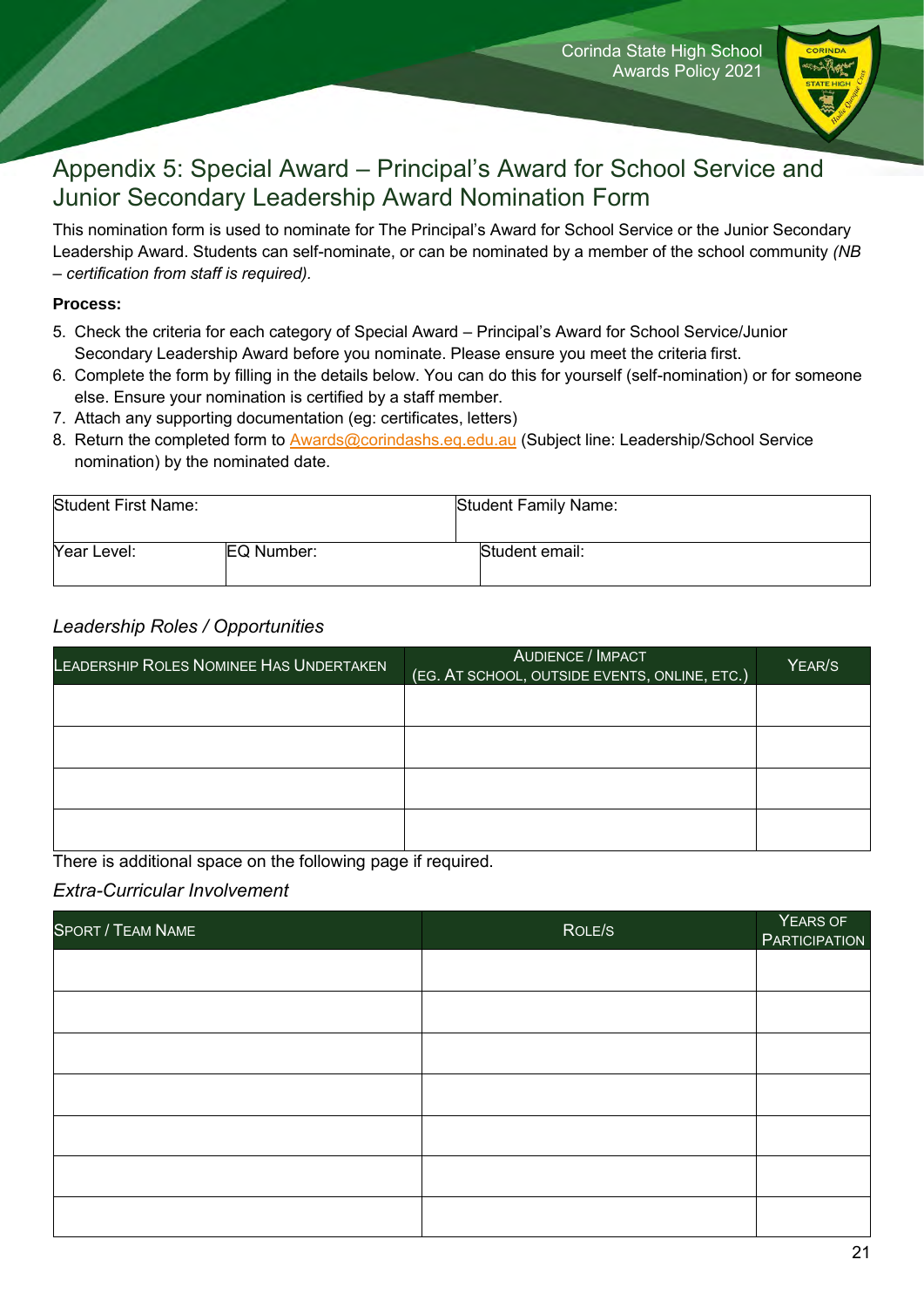

*Please describe how you have consistently upheld the school values of Integrity, Compassion, Curiosity and Drive*

*Please discuss how you have demonstrated aspects of PERMAH in the way you have conducted yourself as a student at Corinda State High School.*